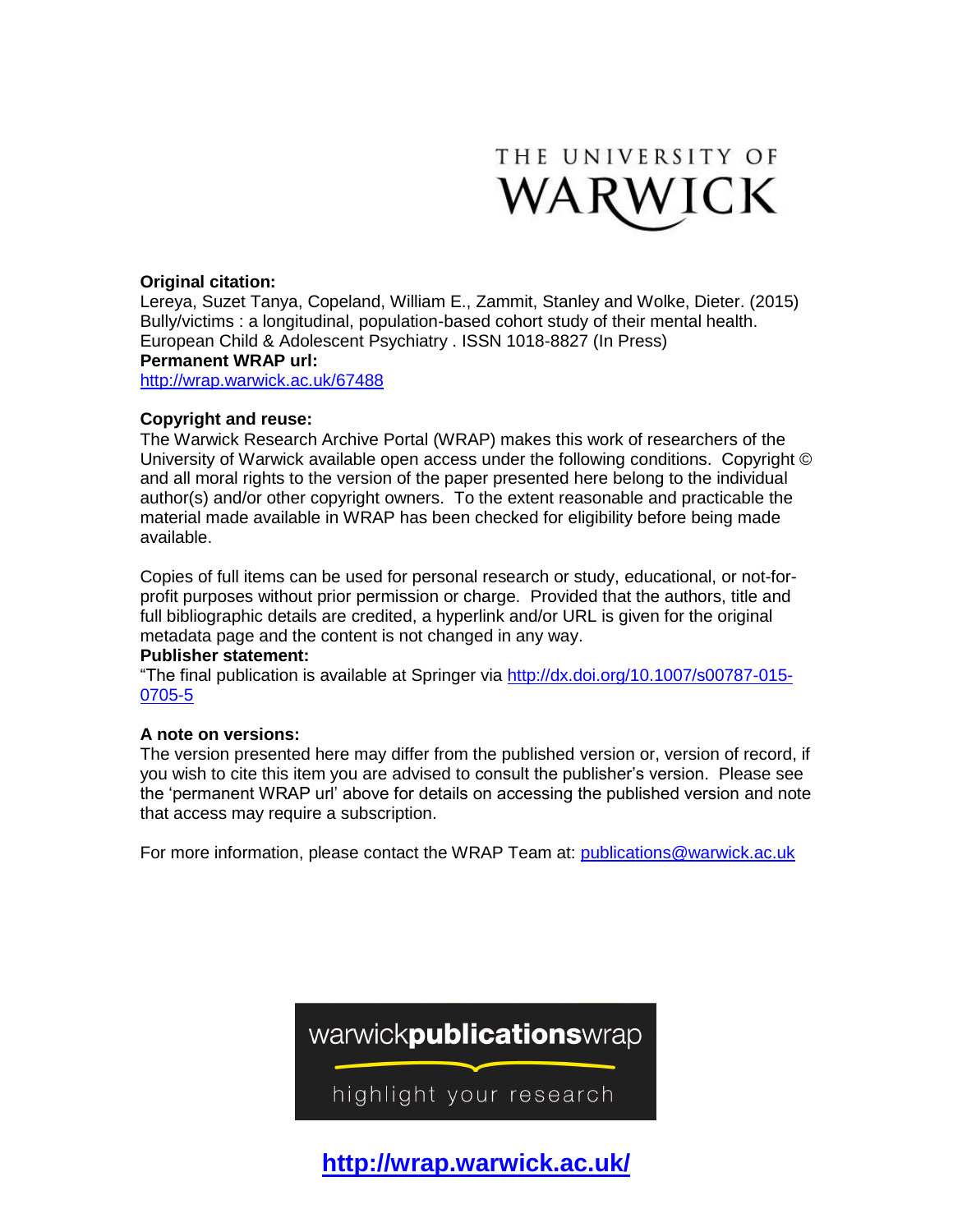## **Bully/Victims: A Longitudinal, Population-based Cohort Study of Their Mental Health**

**Suzet Tanya Lereya,** PhD, Department of Psychology, University of Warwick, Coventry (UK); **William E. Copeland**, PhD, Department of Psychiatry and Behavioral Sciences, Duke Medical Center (US); **Stanley Zammit,** PhD, Department of Psychological Medicine, Cardiff University, Cardiff (UK);

**Dieter Wolke,** PhD Dr rer nat h.c., Department of Psychology and Division of Mental Health and Wellbeing, University of Warwick, Coventry (UK)

**Correspondence:** Prof. Dieter Wolke, Department of Psychology, University of Warwick, Coventry, CV4 7AL, UK, Phone: + 44 24 7652 3537, Fax: + 44 24 7652 4225, e-mail: D.Wolke@warwick.ac.uk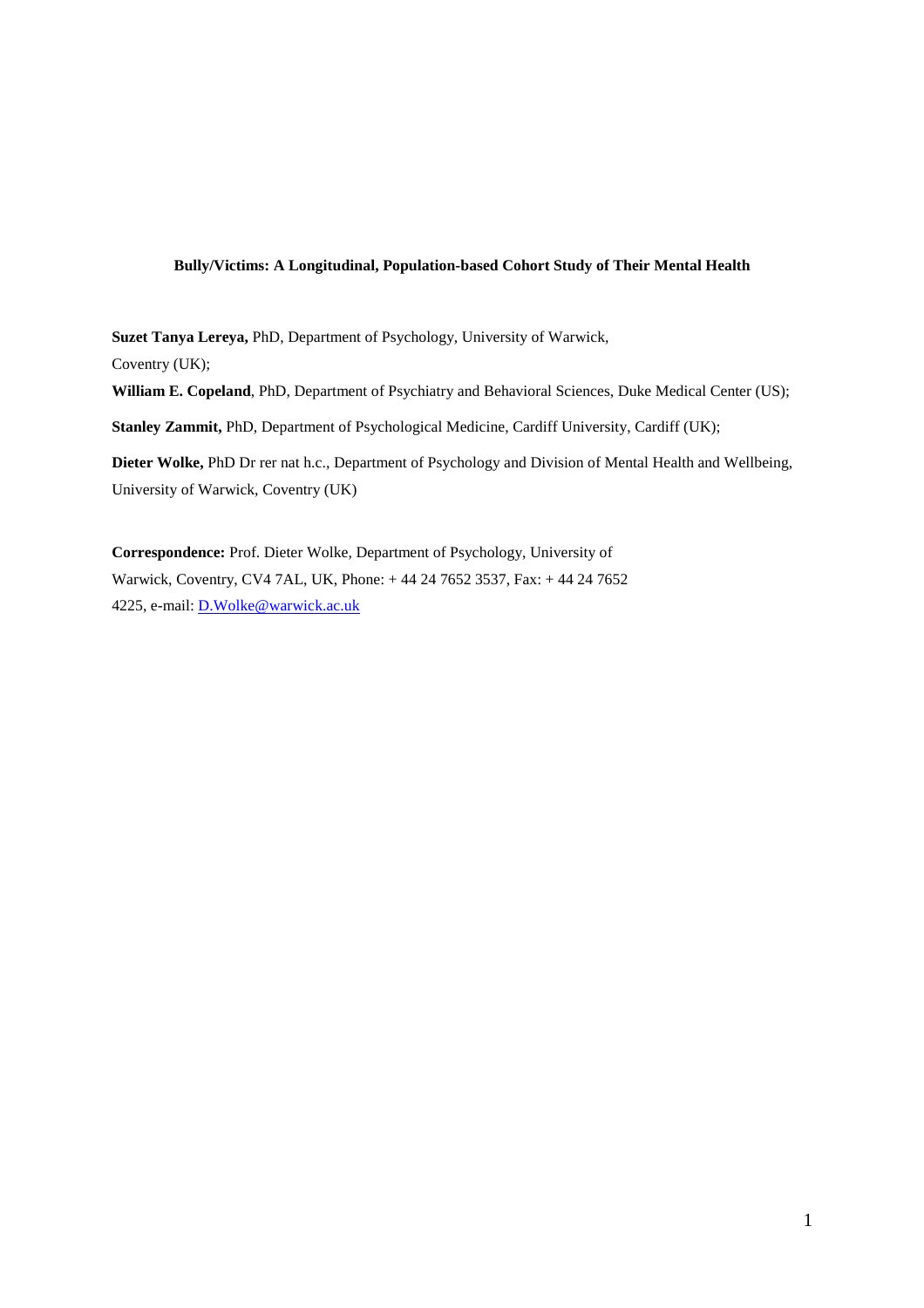#### **Abstract**

It has been suggested that those who both bully and are victims of bullying (bully/victims) are at the highest risk for adverse mental health outcomes. However, unknown is whether most bully/victims were bullies or victims first and whether being a bully/victim is more detrimental to mental health than being a victim. 4101 children were prospectively studied from birth and structured interviews and questionnaires were used to assess bullying involvement at 10 years (elementary school) and 13 years of age (secondary school). Mental health (anxiety, depression, psychotic experiences) was assessed at 18 years. Most bully/victims at age 13 ( $n = 233$ ) had already been victims at primary school (pure victims:  $n = 97, 41.6\%$  or bully/victims:  $n = 47, 20.2\%$ ). Very few of the bully/victims at 13 years had been pure bullies previously ( $n = 7, 3\%$ ). After adjusting for a wide range of confounders, both bully/victims and pure victims, whether stable or not from primary to secondary school, were at increased risk of mental health problems at 18 years of age. In conclusion, children who are bully/victims at secondary school were most likely to have been already bully/victims or victims at primary school. Children who are involved in bullying behaviour as either bully/victims or victims at either primary or secondary school are at increased risk for mental health problems in late adolescence regardless of the stability of victimisation. Clinicians should consider any victimisation as a risk factor for mental health problems.

*Keywords*: Bully/victims; anxiety; depression; psychotic experiences; ALSPAC.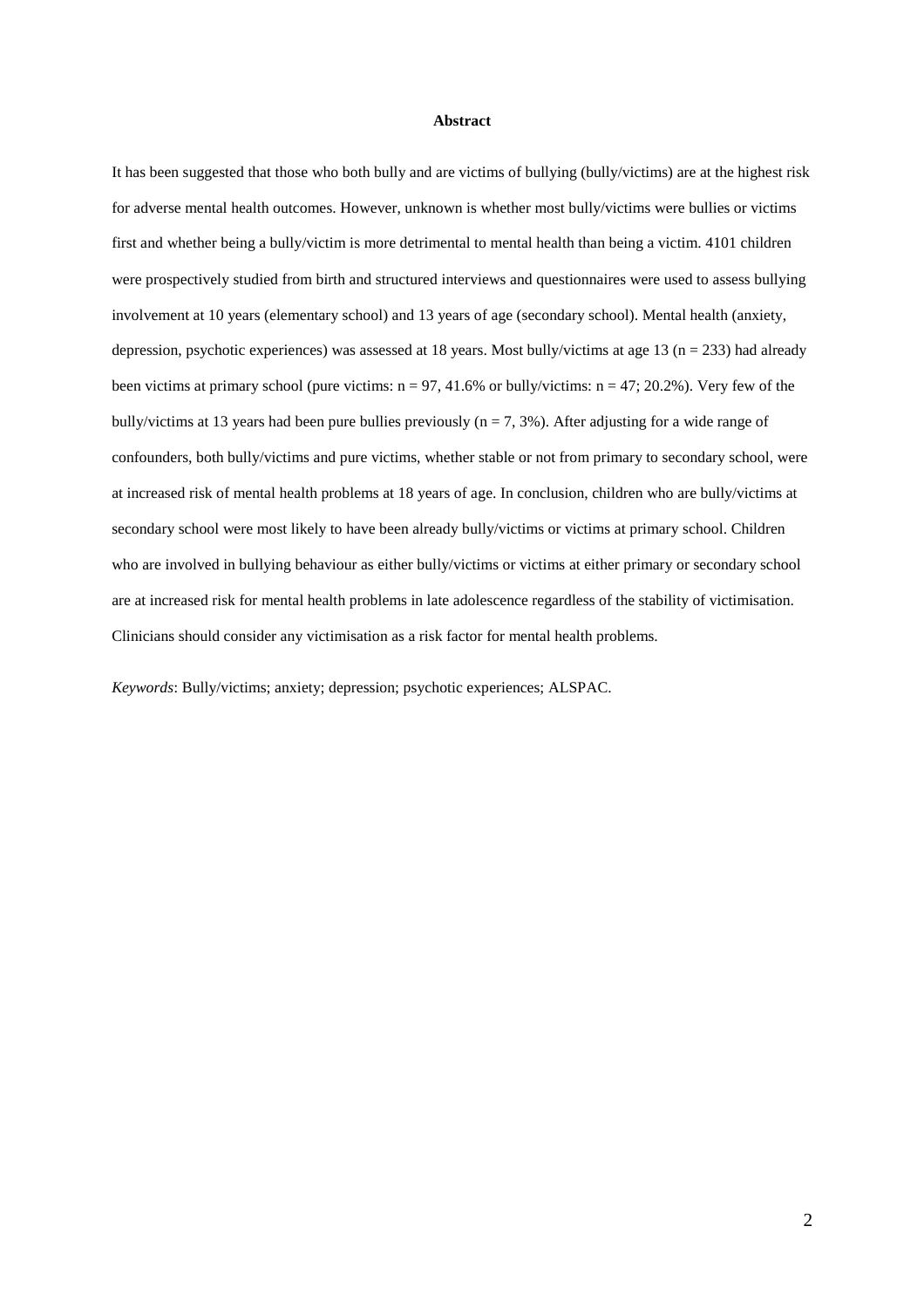#### **Introduction**

Bullying is characterized by repetitive aggressive behaviour, engaged in by an individual or peer group with more power than the victim [1]. The repeated aggression can be either direct (e.g., name calling, beating) or relational with the intent to damage relationships (e.g., spreading rumours) [2]. In line with evolutionary theories, bullying may be a strategic attempt to gain a powerful and dominant position in the peer group [3,4]. Bullies have been described as strong, healthy children [5]; competent in emotion recognition [6] and effective in manipulating others [7]. Bullies may come from disturbed families, and are often deviant in their behaviour [8] but they are often strong and healthy children [5,9] who do not show emotional or physical problems [5,10]. A meta-analysis showed that bullies were at lower risk for psychosomatic problems than victims and bully/victims [11]. Bullying appears to yield personal benefits for bullies [9] without strong costs in the school setting [12].

This is in contrast to those that are the victims of bullying. Victims are at increased risk for developing a range of mental health problems [13] including depression and anxiety [14,15], psychotic experiences [16,17] and an increased risk of self-harm and attempting or completing suicide [18,19]. They are also more often alone [20] and rejected at school [21]. However, there are two distinct groups of victims of bullying: those who get victimized and do not bully others (pure victims) and those who get victimized but also bully others (bully/victims) [5]. Pure victims have a prevalence of around 20-30% compared to bully/victims (3-15%) in primary and early secondary school [22,23]. Bully/victims seem to possess the negative qualities of both bullies and victims. Similar to pure bullies they are often characterized by heightened aggression; on the other hand, similar to pure victims, they often display internalizing problems [24]. The two types of victims are rarely considered separately. When done, bully/victims seem to function less adaptively than bullies or victims [e.g. 25,26,27]. Bully/victims engage more often in suicidal behaviours [19] and suffer more health, economic and social problems in adulthood [10]. They are more socially isolated, lonely and less able to form friendships [28,29] and most likely to come from dysfunctional families [30]. These negative factors, rather than being a bully/victim per se, may explain why they are at increased risk for mental health problems [31]. It is important to understand whether bully/victims start off as pure victims (who imitate the bullying behaviour in an attempt to fight back), pure bullies (who lose their status) or whether they start of as being bully/victims. It has been suggested that victims have a high probability of engaging in bullying perpetration [27,32] and victimisation is more persistent than bullying [33]. Hence, it is possible that bully/victim status maybe more stable over time than pure victims or bullies and this chronic exposure to bullying rather than a specific bullying role may be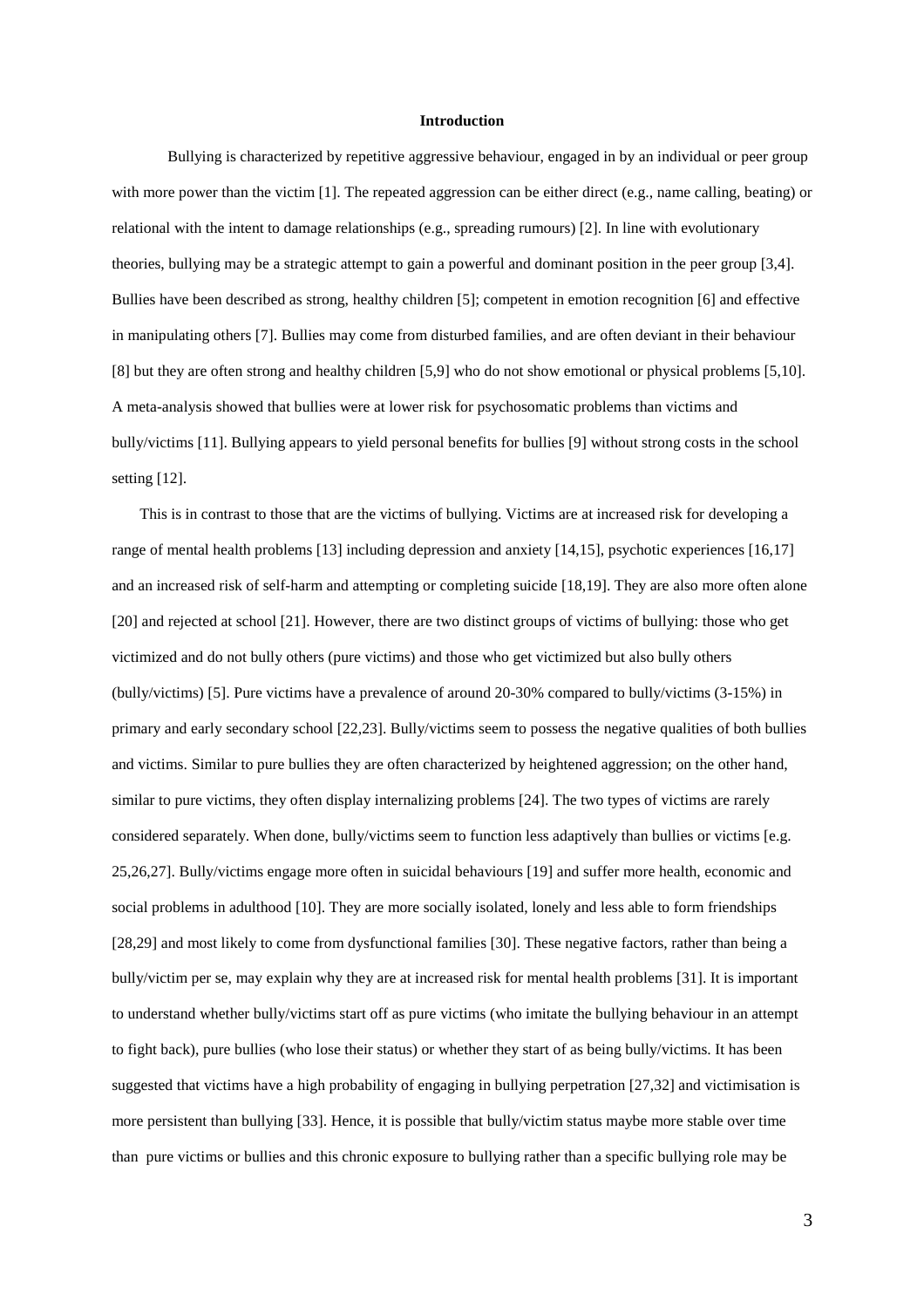associated with mental health problems, in a dose-response manner [34]. It is thus important to identify whether specific roles taken in bullying behaviour or the chronicity of being bullied lead to mental health problems. Identifying such distinction may help increase the efficacy of bullying prevention and intervention efforts.

Our study builds on the existing literature in several ways. First, we make a distinction between pure victims and bully/victims. So far in the literature, the two types of victims are rarely considered separately. Secondly, we focus on the stability of bullying roles from the last year at elementary school (10 years) to secondary school (13 years). Opportunities to change bullying status roles are most likely when children change schools and this occurs for all children when they transition from elementary to secondary school [35]. It provides the opportunity for building a new social structure where students can develop new friendships and redefine their place in a new social hierarchy [36]. This allows for escaping bullying victimisation or changes in bully status groups. Lastly, the wealth of background information available in this cohort allows for adjusting for a comprehensive range of potential confounding variables such as parenting behaviour, domestic violence, pre-existing internalizing and externalizing problems along with previous diagnosable psychiatric disorders, all of which have previously been linked to bullying experiences [37,30] and mental health problems [38,39].

The aim of this manuscript is to identify the stability of bullying roles from the last year at elementary school (10 years) to secondary school (12 years) and their impact on mental health problems at 18 years of age. More specifically, our research questions include; 1) How stable are victim and bully-victim roles despite changing social context? Did bully/victims in secondary school start off as bully/victims in elementary school, or were they bullies who lost status and got victimized or victims who started to fight back?; 2) Are bully/victims at higher risk for mental health problems at 18 years of age than victims or is the risk for mental health problems mainly increased due to stable/chronic victimisation irrespective of whether they were victims or bully/victims in childhood?

## **METHODS**

### **Participants**

The Avon Longitudinal Study of Parents and Children (ALSPAC) is a birth cohort study, set in the UK, examining the determinants of development, health and disease during childhood and beyond [40]. Briefly, women who were residents in Avon while pregnant, and had an expected delivery date between April 1, 1991 and December 31, 1992 were approached to participate in the study, leading to 14,775 live births and 14,701 alive at 1 year of age. Please note that the study website contains details of all of the data that is available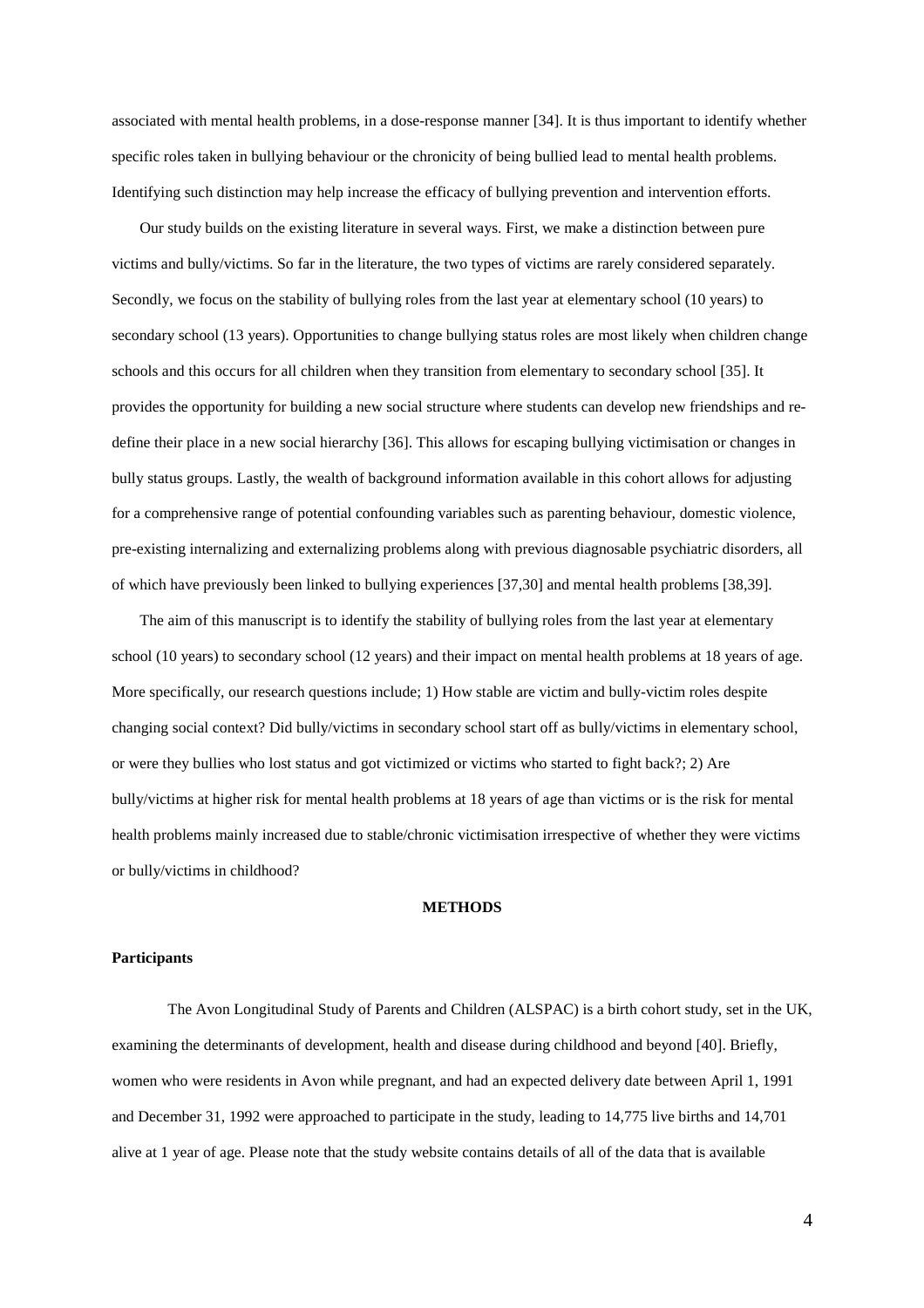through a fully searchable data dictionary: http://www.bris.ac.uk/alspac/researchers/data-access/data-dictionary/. 5,217 participants attended the 18 year assessment and 4,566 completed the mental health assessment. The current study includes 4,101 cohort participants (2285 girls, 55.7%) who continued with the study at age 18 and for whom data were available on early reports of bullying. However, the number of participants was reduced when all confounders were added to the model. Ethical approval for the study was obtained from the ALSPAC Ethics and Law Committee and the Local Research Ethics Committees.

#### **Predictor Variables**

*Bullying variables* were constructed from child and mother reports at 10 and 13 years. Child reports were collected using the previously validated *Bullying and Friendship Interview Schedule* [34]. Five questions were asked about experience of *overt* bullying (for giving *and* receiving): personal belongings taken; threatened or blackmailed; hit or beaten up; tricked in a nasty way; called bad/nasty names; and four questions (for giving *and* receiving) about *relational* bullying: exclusion to upset the child; coercive pressure to do things s/he didn't want to; lies/nasty things said about others; games spoilt. Victimisation was coded as present if the child confirmed that any of the bullying behaviours occurred repeatedly (4 or more times in the past six months) or very frequently (at least once per week in the past six months). The same criteria were applied for bullying perpetration. Mother reported victimisation and bullying was assessed by a single item of the Strengths and Difficulties Questionnaire [41]: "child is picked on or bullied by other children" and "in the past year the child has bullied or threatened someone". If the response was "applies somewhat" or "certainly applies", the child was considered a mother-reported victim or bully [18].

Being bullied or bullying others was counted if reported either by the parent or the child [42]. Parent child agreement ( $_K = 0.14$  at age 10 and  $_K = 0.20$  at age 13) was similar to those reported previously [43]. Although this agreement may seem low, a large meta-analysis of parent child reports of behavioural and emotional functioning shows similar concordance levels [44]. All participants were categorized as pure victims, pure bullies, bully/victims (those who both bully and get victimized), or neutrals (those who are not involved in bullying behaviour).

Moreover, subgroups to identify chronic victimisation were created: 1) stable neutrals (children who were not involved in bullying behaviour at any time point), 2) unstable bully/victims (children who were a bully/victim at one time point only) and stable bully/victims (children who were bully/victims at both time points), 3) unstable pure victims (children who were a pure victim at one time point only) and stable pure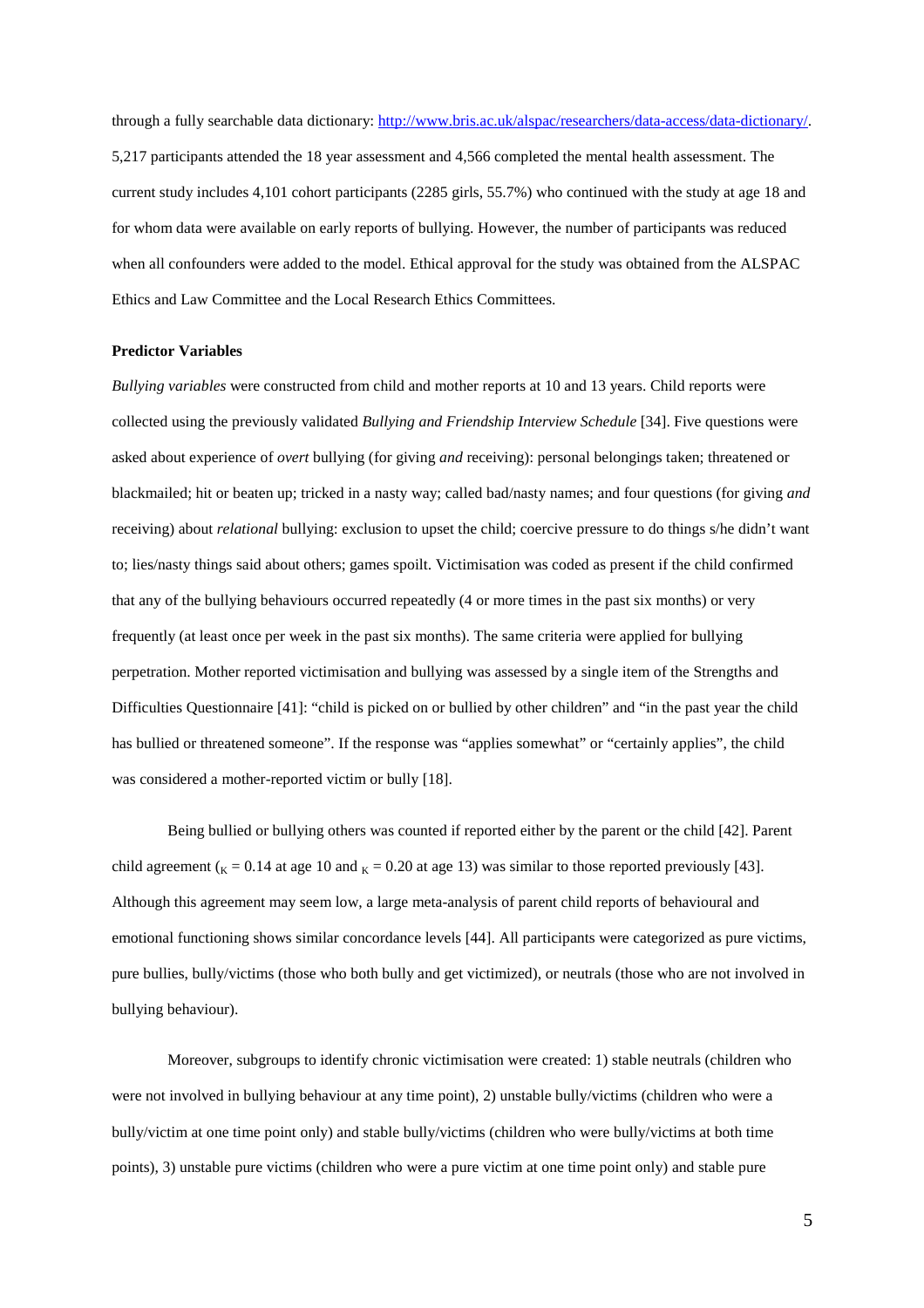victims (children who were a pure victim at both time points), 4) unstable any victims (children who were bully/victims or pure/victims at one time point only) and stable any victims (children who were bully/victims or pure/victims at both time points). Subgroups of bully/victimisation were also created (Online Resource 1).

#### **Outcome Variables**

*Psychotic experiences age 18:* The Psychosis-Like Symptom interview (PLIKSi) is a semi-structured instrument that draws on the principles of standardized clinical examination developed for the Schedule for Clinical Assessment in Neuropsychiatry [SCAN; 45]. Trained psychology graduates asked 11 'core' questions eliciting key psychotic experiences occurring since age 12, covering hallucinations, delusions, and experiences of thought interference. Interviewers rated experiences as not present, suspected, or definitely present. We classed individuals as having psychotic experiences if they reported suspected or definite psychotic experiences not attributable to the effects of sleep or fever [46].

*ICD-10 diagnoses of depression and anxiety at age 18*: Participants completed a self-administered computerized version of the Clinical Interview Schedule [CIS-R; 47]. CIS-R enables diagnoses according to the International Statistical Classification of Diseases, 10th Revision (ICD-10) for common mental disorders. For *depression*, a binary variable (depressed, not depressed) was used. *Anxiety* was a binary variable indicating presence versus absence of any generalized anxiety disorder, social phobia, specific (isolated) phobia, panic disorder, or agoraphobia. *Any mental health problem* consisted of any psychotic experience, depression or anxiety at age 18.

### **Potential Confounders**

A *preschool maladaptive parenting* variable was constructed using mother reported hitting (daily or weekly at 2 and/or 3.5 years), shouting (daily at 2 and/or 3.5 years) and hostility [48]. Maladaptive parenting was categorized as: none, mild (1 or 2 indicators) and severe (3 indicators) [49]. *Domestic violence* was considered present if mother/partner reported there was emotional and/or physical domestic violence (0.7, 1.8, 2.8, 4 years) and/or conflictual partnership (2.8 years, e.g., 'shouting or calling partner names') [50]. Multiple family risk factors (e.g. financial difficulties, crime involvement) were assessed during pregnancy with the *Family Adversity Index (FAI)* [50]. *Internalizing/externalizing behaviour problems* were estimated using the sum of negative emotionality, hyperactivity and conduct problems taken from the Strengths and Difficulties Questionnaire [41] reported by the mothers at 8, 9.5 and 11.6 years. Diagnostic and Statistical Manual of Mental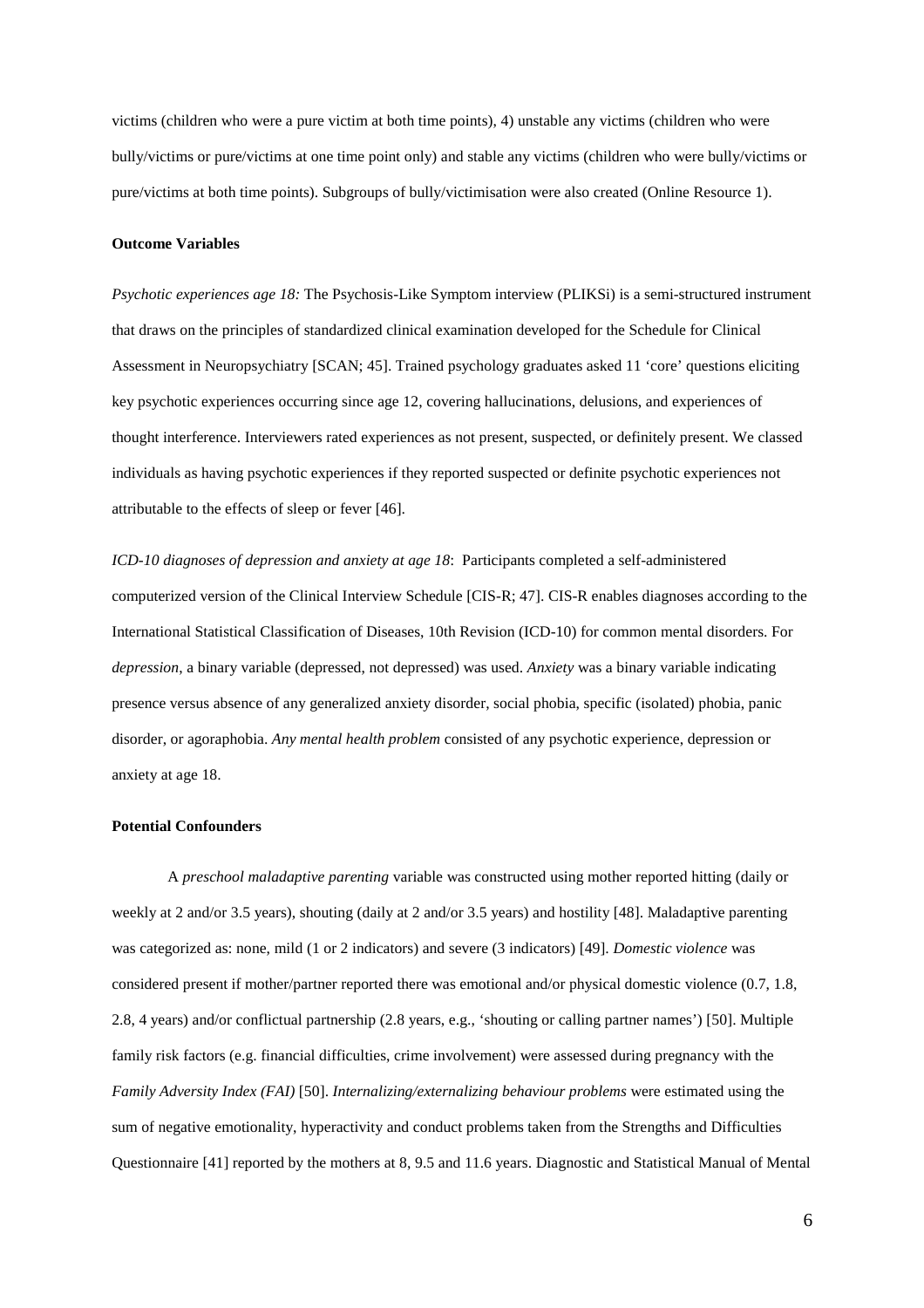Disorders – IV (DSM-IV) *psychiatric diagnoses* were made at age 7 using the Development and Well-Being Assessment [DAWBA; 51] based on parent and teacher reports. The presence of any Axis I diagnosis of attention-deficit/hyperactivity disorder, conduct disorder, oppositional defiant disorder, depression, or anxiety vs. no diagnosis were considered.

### **Statistical Methods**

Characteristics of the sample can be found in Table 1. We identified those who were bully/victims at age 13 ( $n = 233$ ) and determined their starting status at age 10 (Figure 1). We ran multinomial regression analysis to statistically determine the odds of children remaining in their role (e.g. bully/victims) between 10 and 13 years compared to neutrals by 13 years (Table 2). To examine bully status roles at 10 and 13 years and the odds of developing mental health problems by age 18 (compared to neutral children), binary logistic regression analysis were run (Table 3). The models controlled for sex, any axis I diagnosis at age 7, concurrent internalizing/externalizing behaviour at 8, 9.5 and 11.6 years, family adversity during pregnancy, preschool maladaptive parenting, and preschool domestic violence. We then explored whether being a stable victim, stable bully/victim or any stable victim (either bully/ victim or pure victim) increased the odds of mental health problems at age 18 beyond being victim or a bully/victim at one time point (Table 4).

### **RESULTS**

### **Descriptive statistics**

Table 1 describes the sample. With regard to family environment, 285 (7.6%) children experienced severe maladaptive parenting and 1214 (31.3%) witnessed domestic violence. 1962 (50.5%) children had at least 1 family adversity. A DSM-IV diagnosis at age 7 was reported for 204 (n = 5.7%) of children. At age 18, 7.0% (n  $= 274$ ) had psychotic experiences, 296 (7.8%) had depression, 376 (9.9%) had an anxiety disorder with overall 720 (17.6%) children who had any of these mental health problems.

### [Insert Table 1]

#### **Who are the bully/victims at secondary school?**

Figure 1 shows all bully/victims at 13 ( $n = 233$  with data available at age 10 and 13) and to which bullying status group they belonged at age 10 (primary school). The largest proportion of bully/victims at age 13 had been pure victims ( $n = 97, 41.6\%$ ) followed by neutrals, i.e. not involved in bullying previously ( $n = 82, 35.2\%$ )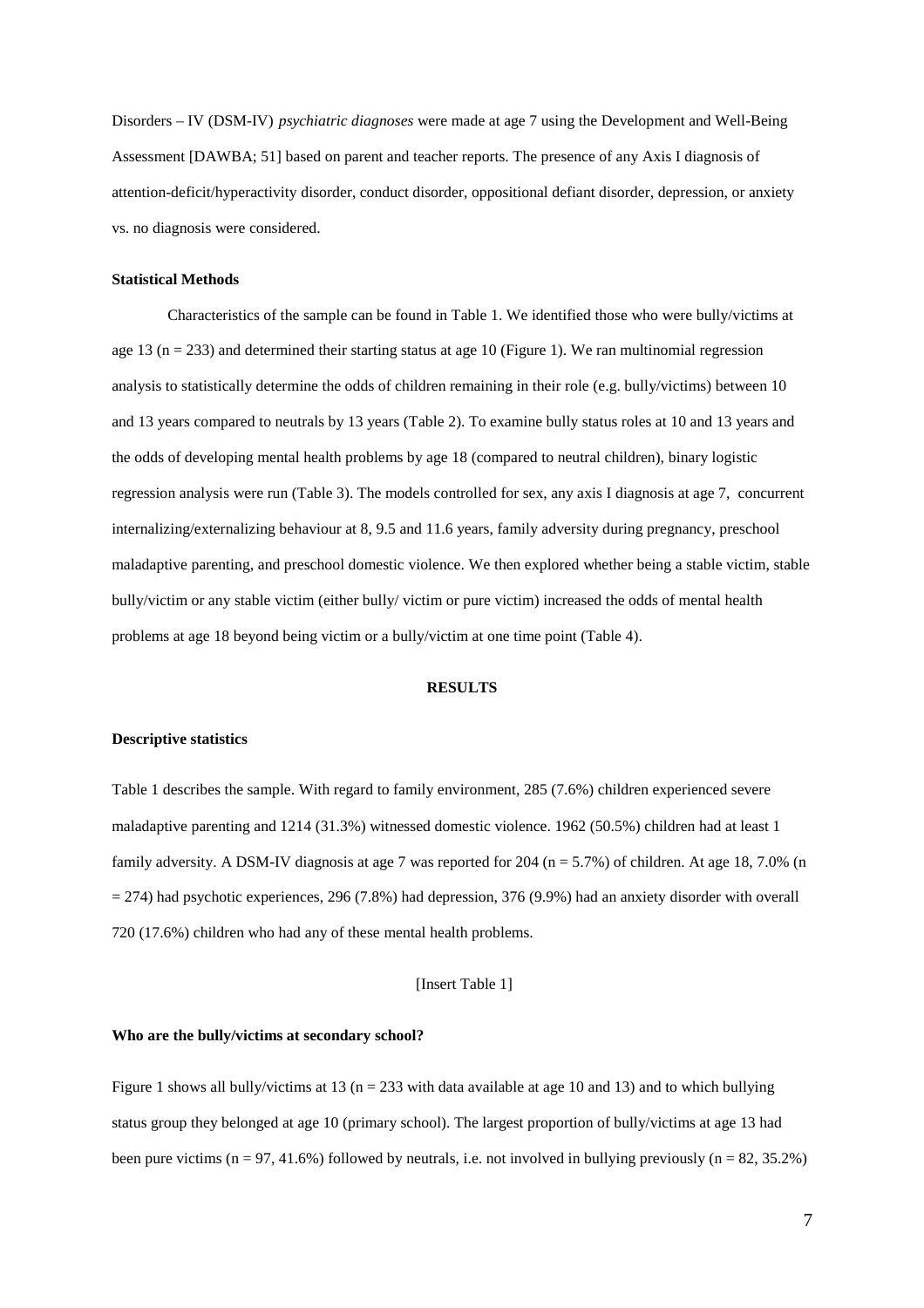and finally bully/victims ( $n = 47$ ; 20.2%) at age 10. Very few of the bully/victims at 13 years had been pure bullies previously  $(n = 7, 3\%)$ . Overall, 61.8 % of all bully/victims at 13 years of age had been any victims (victims, bully/victims) at 10 years of age. Multinomial regression analyses showed that bully/victims (OR: 10.97; 95% CI: 7.14-16.84), followed by victims (OR: 4.24 (3.09-5.81)) and then bullies (OR: 3.22 (1.39-7.45)) at age 10 years had increased odds to remain or become bully/victims at age 13 compared to neutrals (Table 2). Details of all bully/victim changes and their frequencies are shown in Online Resource 1.

### [Insert Figure 1 & Table 2]

### **Bullying status roles at 10 and 13 years and mental health problems at 18 years:**

After adjustment for a range of confounders, both bully/victims and pure victims at ages 10 and 13 were at increased risk for developing mental health problems at age 18 compared to neutrals (Table 3). Overall bully/victims were slightly more likely to have any mental health problem at age 18 than pure victims. However, there was no significant difference between bully/victims and pure victims. There was no significant association between being a pure bully and mental health problems. However, the numbers of bullies were small even in this large sample.

#### [Insert Table 3]

#### **Chronicity of bully/victim or victim status role and mental health problems at 18 years:**

Multinominal regressions were conducted to compare stable (or chronic) victimisation and unstable victimisation to those who were not involved in bullying in predicting mental health outcomes at age 18. Independent of victimisation status (pure victim or bully/victim), those who were unstable or stable victims were at increased risk for psychotic experiences, depression and any mental health problems (Table 4). No significant association was found between stable bully/victimisation and anxiety problems at age 18. Being a stable pure victim or any victim slightly increased the risk of anxiety problems. Direct comparison between stable and unstable victimisation indicated that having been a victim at any time point had similar long term impact on mental health problems at age 18. When bully/victim subgroups were analysed separately; those who were bully/victims by 13 years of age (independent of whether they were neutrals, pure victims or pure bullies at age 10) were at increased risk for psychotic experiences, depression and any mental health problems at age 18 (Online Resource 2).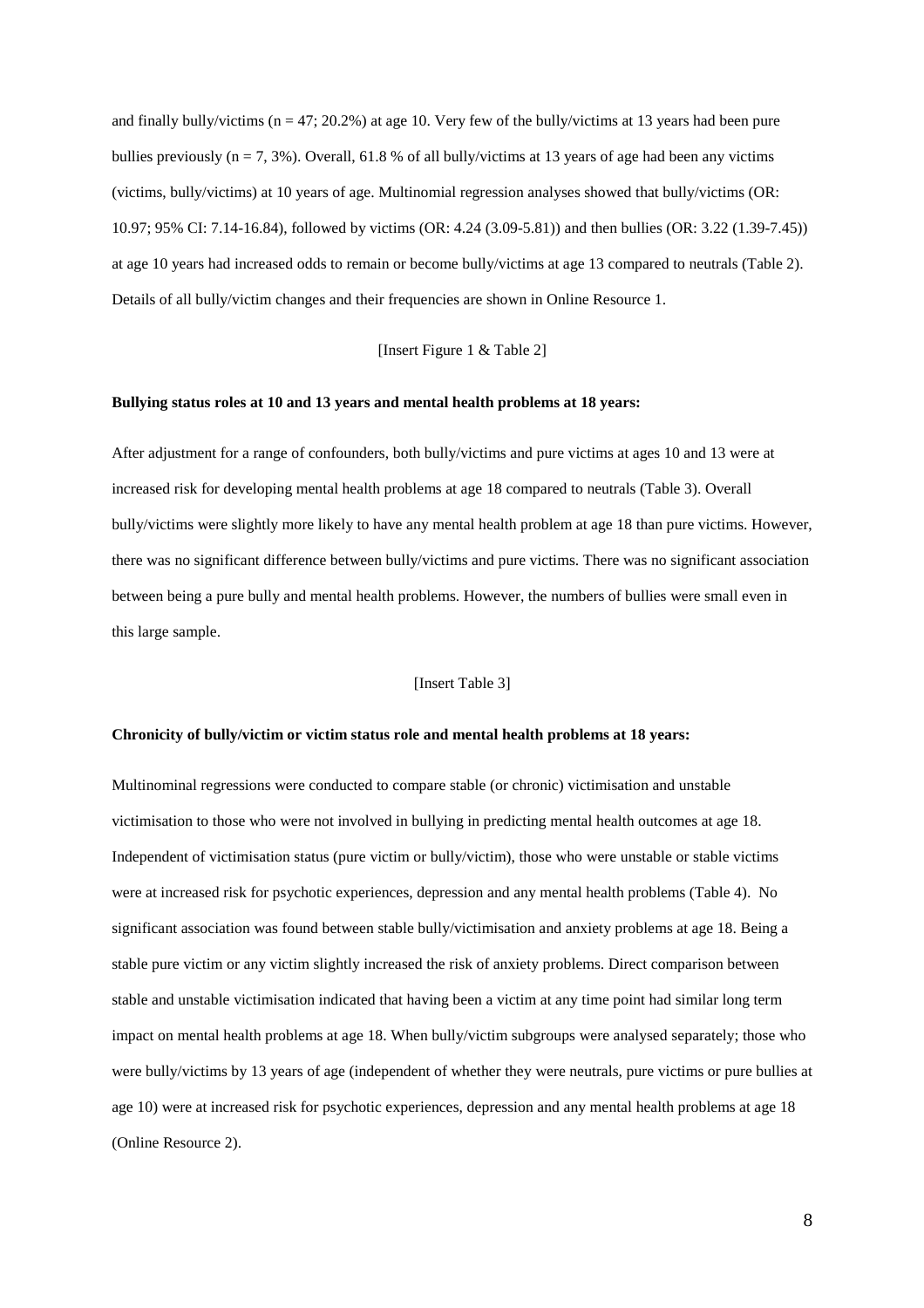#### [Insert Table 4]

### **DISCUSSION**

This study investigated the transition from the last year of primary school (10 years) to established social relationships in secondary school (13 years) and examined where bully/victims came from and whether they were at increased risk for mental health problems at age 18 compared to victims. Our results show, firstly, that most bully/victims in secondary school had been victims or bully/victims already at age 10, in elementary school. Considered from a probabilistic view, bully/victims at age 10 were most likely to remain as bully/victims at age 13. They are unlikely to be bullies who were now being victimized. Secondly, we found that bully/victims were at increased risk for developing mental health problems, in particular psychotic experiences and depression by early adulthood compared to those not involved in bullying. However, similar adverse effects on mental health were found for victims of bullying. Thirdly, although, there was some suggestion of a dose-response relationship, when tested no significant difference between stable or unstable victimisation was found. Thus being the target of bullying at any time in school has adverse long term effects on mental health [52].

Bully/victims at age 13 were most likely to be already victims or bully/victims at age 10. Indeed, it has been suggested that victims are more likely to display bullying perpetration rather than bullies to become victims [32]. In other words, victims have a high probability of engaging in bullying perpetration [27]. There is thus moderate and significant stability of victimisation by peers over time even in changing contexts [53,27]. This stability may be due to being victimized having worked itself into the brain, altering social cognition or neurocircuitry or physiological stress response [54,55]. Indeed, it has been shown that chronic victimisation may results in increased inflammation markers [9]. Moreover, chronic victimisation may introduce a range of cognitive biases. Children who are bullied have been shown to have numerous biases in cognitive processing, e.g., deeper encoding of negative information in memory or interpretation of ambiguous material as negative [6]. These cognitive biases may render an individual susceptible to the self-defeating ideations of depression [56] as well as having an increased negative attitudes and beliefs about themselves [24]. Moreover, being bullied may lead to a conditioned fear response [57] which may contribute to a heightened expectation of threat and danger [58]. These changes in the stress response system may increase the levels of impulsivity and aggression [59] as well as symptoms of depression [56] which may lead victim to try and fight back and/or get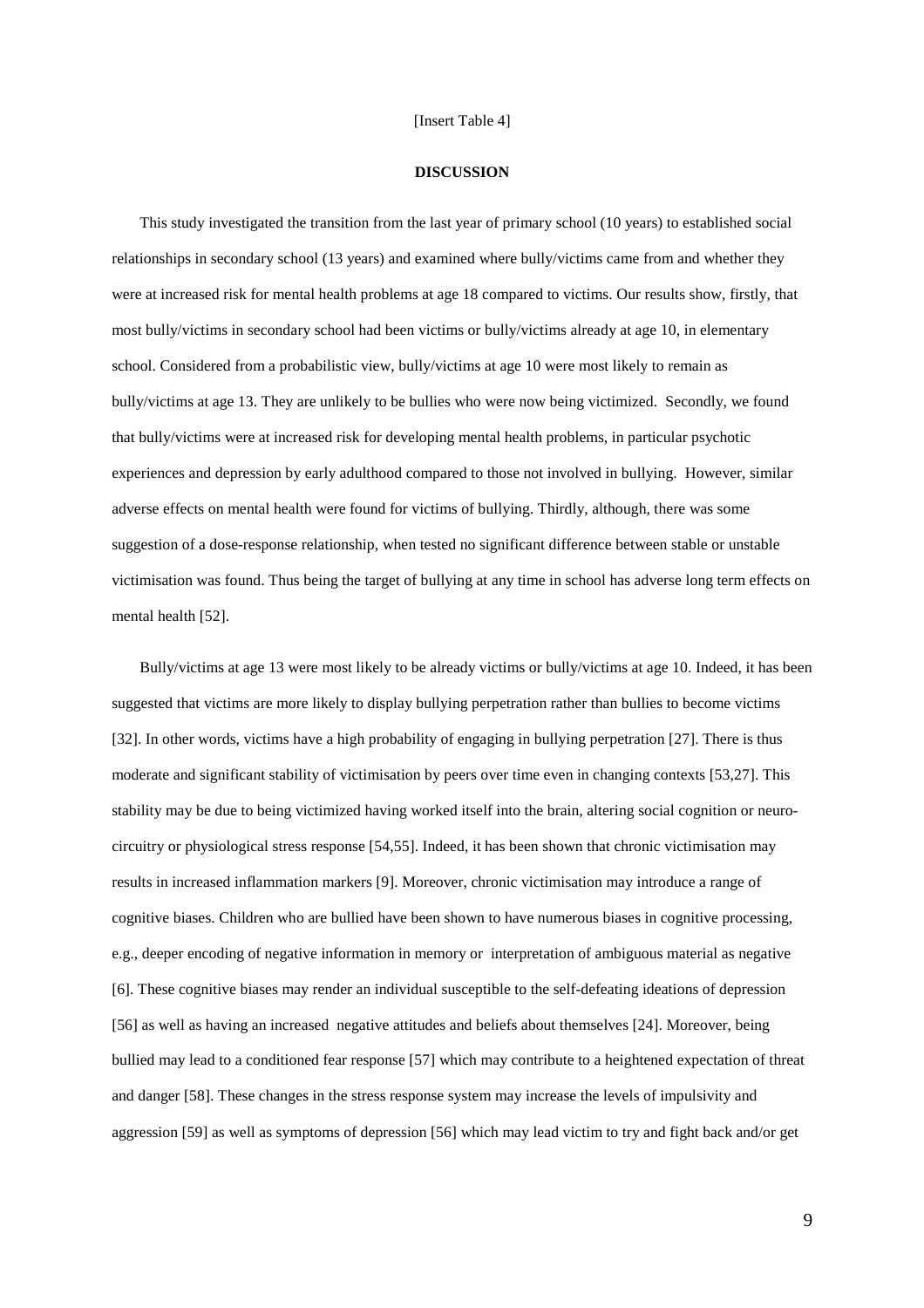further victimized or to show emotional reactions such as crying or running away that make them more likely targets even in changed social settings.

Similar to previous findings [27,32], our results further indicate that victims (bully/victims or pure victims) were at increased risk for a range of mental health problems. Victims struggle with friendships [24] and are more socially isolated and lonely [29,60,26]. This may hinder their ability to form strong prosocial bonds with other children and limit their opportunities for developing social skills or receiving support. The alienation from their peers may increase the likelihood of internalizing problems [61]. Indeed, both bully/victims and pure victims showed increased rates of depression. Additionally, increased depression may increase the vulnerability for the emergence of psychotic experiences [62]. On the other hand, contrary to previous literature [63], chronic bully/victims did not have increased risk for anxiety problems at age 18. This is in line with literature suggesting that pure victims are anxious children whereas bully/victims display more impulsivity [24]. However, our results showed that unstable bully/victims were still at increased risk for anxiety problems. This may be due to unstable bully/victim category encompassing pure victims at one time point. It has been suggested that children who are chronically victimized by their peers may be different from those who are occasionally victimized in terms of risk and outcomes [37]. Indeed, previously we reported that chronic victimisation in elementary school was associated with increased depression scores in early adolescence [14]. However, it was not associated with increased DSM-IV diagnosis of depression. Few previous studies directly compared unstable to stable victims; Scholte et al. [64] reported that stable victims did not have for more problematic behaviour profiles in adolescence than unstable victims. Similarly, although the frequency count suggests more frequent mental health problems at 18 years for chronic victims, direct comparison between unstable and stable victim groups did not reach significance. It may be that stable victimisation may have adverse impact on increasing depression or anxiety symptoms, i.e. shifting the distribution of scores [14] and impair functioning in social settings such as wealth and employability in adulthood rather than mental health per se [10]. However, here as previously [14], no significant difference in clinical diagnoses between those who were chronically or unstably victimized were found.

Finally, similar to previous studies in other cohorts [42,9,10], we did not find that bullies had an increased risk of mental health problems once confounders were taken into account. However, bullies are the smallest group in prevalence studies and despite the large sample size, there were relatively small numbers of children

10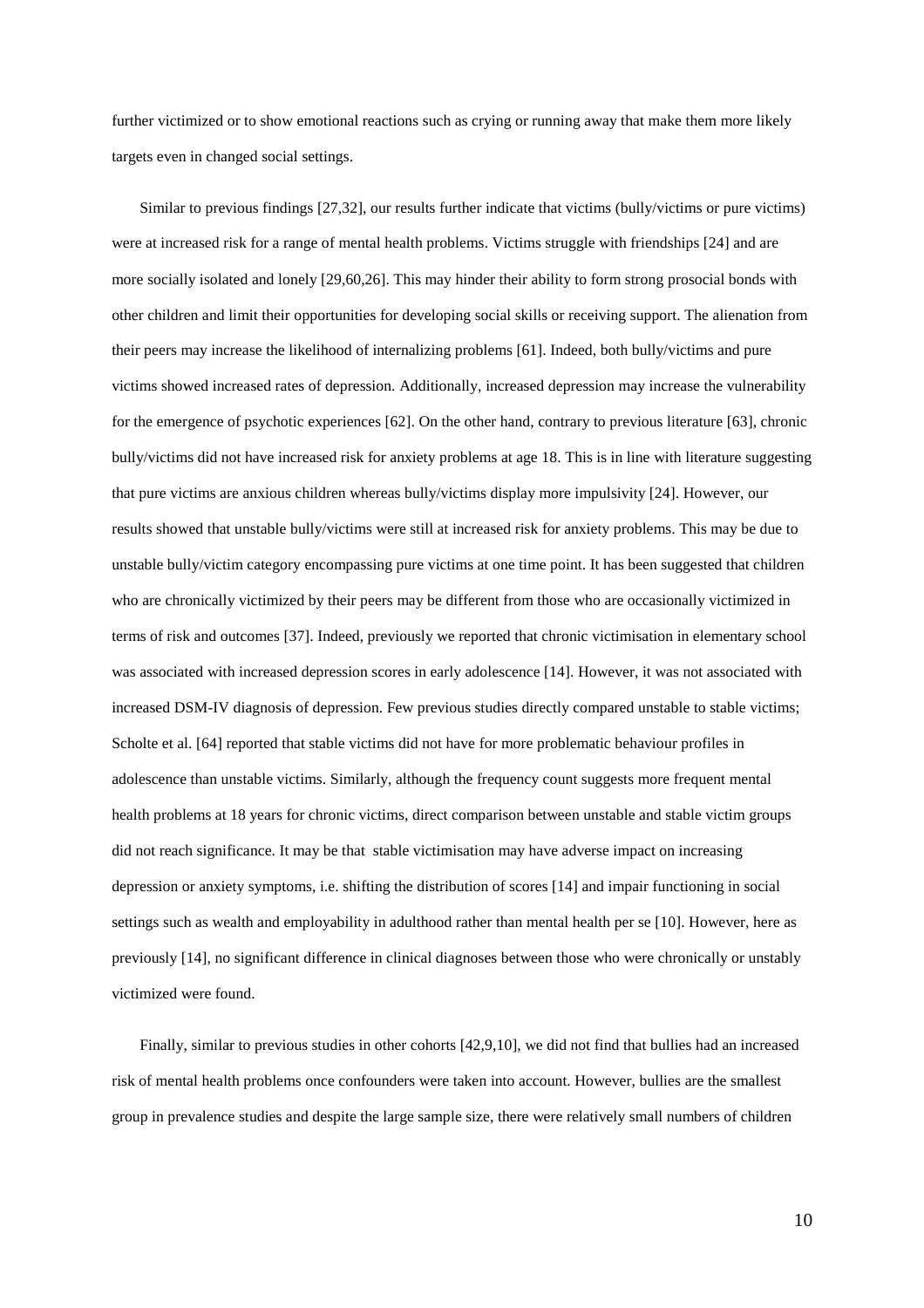reporting to be a pure bully at 10 or 13 years of age (2.5% and 3.3% respectively). Thus this finding needs to be interpreted with caution.

Our study has a number of strengths. We used a large population-based prospective cohort which minimizes selection biases. We used multiple informants of peer victimisation and controlled for a wide range of confounders associated with both bulling and mental health problems. With regard to limitations, firstly, not all children had data available on bullying. Nevertheless, empirical simulations demonstrate that even when dropout is correlated to predictor/confounder variables, the relationship between predictors and outcome is unlikely to be substantially altered by selective dropout processes [65]. Secondly, mothers reported victimisation with a single item which might have limited the reliability compared to the more comprehensive child interview. Nevertheless the results from child and mother reports were similar and thus not reported separately here.

In conclusion, children who are bully/victims at secondary school were most likely to have been already bully/victims or victims at elementary school. Children who are involved in bullying behaviour as either bully/victims or victims at either elementary or secondary school are at increased risk for mental health problems in late adolescence regardless of the stability of victimisation. Targeted interventions should focus on improving the ways in which children cope with bullying and teachers and educational psychologists should be aware of bullying as a risk factor for mental health problems. Interventions should include families to strengthen supportive involvement and open communication between children and parents [66]. Lastly, in order to mitigate the negative effects of bullying behaviour, future research should investigate bullying involvement at a younger age to identify children who are prone to becoming victimized.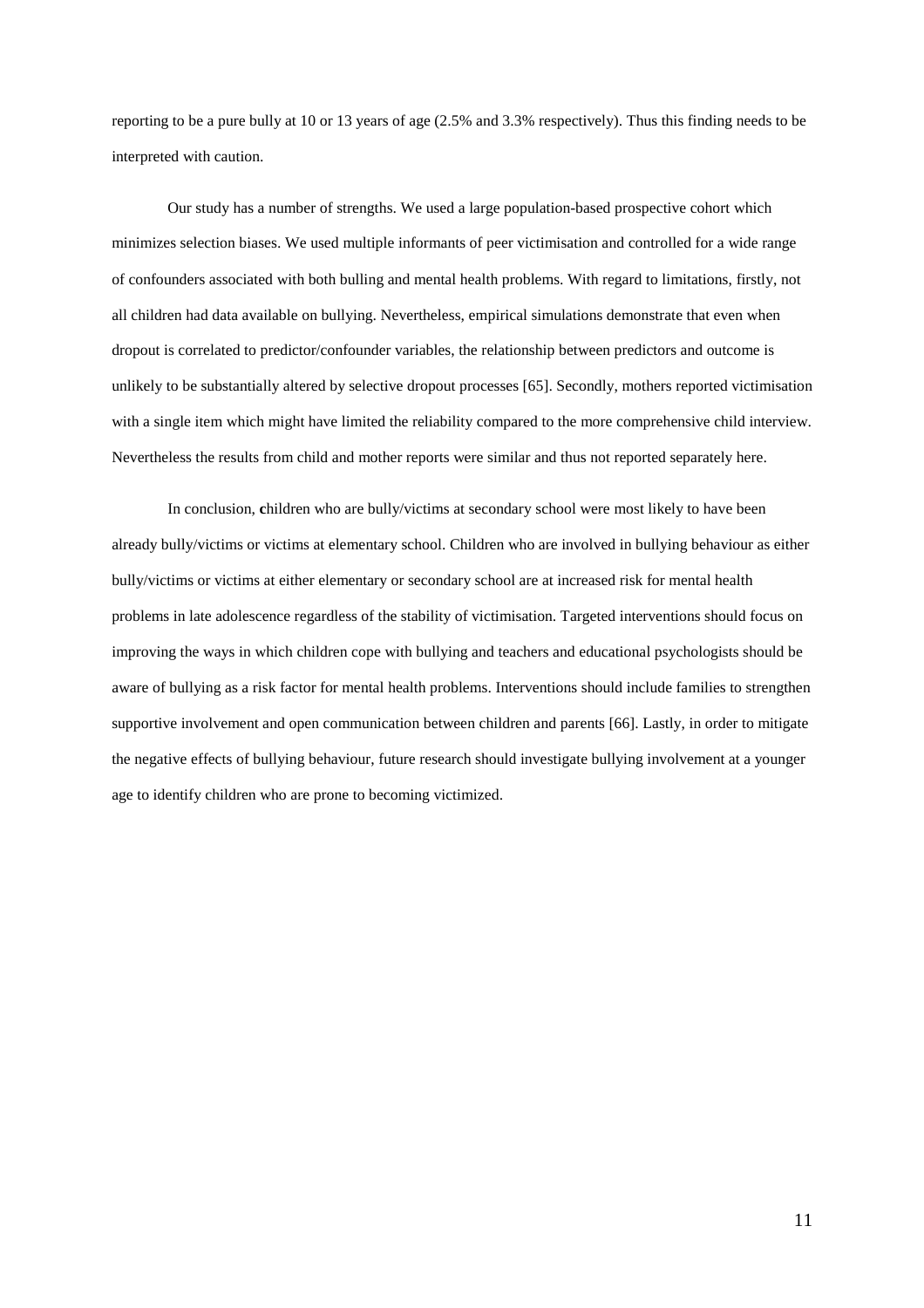### **Acknowledgments**

We are extremely grateful to all the families who took part in this study, the midwives for their help in recruiting them, and the whole ALSPAC team, which includes interviewers, computer and laboratory technicians, clerical workers, research scientists, volunteers, managers, receptionists and nurses. The UK Medical Research Council and the Wellcome Trust (Grant ref: 102215/2/13/2) and the University of Bristol provide core support for ALSPAC. Drs. Lereya and Wolke had full access to all the data in the study and take responsibility for the integrity of the data and the accuracy of the data analysis. Drs. Lereya and Wolke's work on this study was supported by the Economic and Social Research Council (ESRC) grant ES/K003593/1. Dr. Copeland's work was supported by the National Institute of Mental Health (MH63970, MH63671, MH48085), the National Institute on Drug Abuse (DA/MH11301), NARSAD (Early Career Award), and the William T Grant Foundation. The funding bodies did not have any further role in the collection, analysis or interpretation of data, the writing of this manuscript, or the decision to submit this manuscript for publication. None of the authors have any conflicts of interest in relation to this work. The content is solely the responsibility of the authors and it does not reflect the views of the ALSPAC executive. Ethical approval for the study was obtained from the ALSPAC Ethics and Law Committee and the Local Research Ethics Committees. The authors declare that they have no conflict of interest.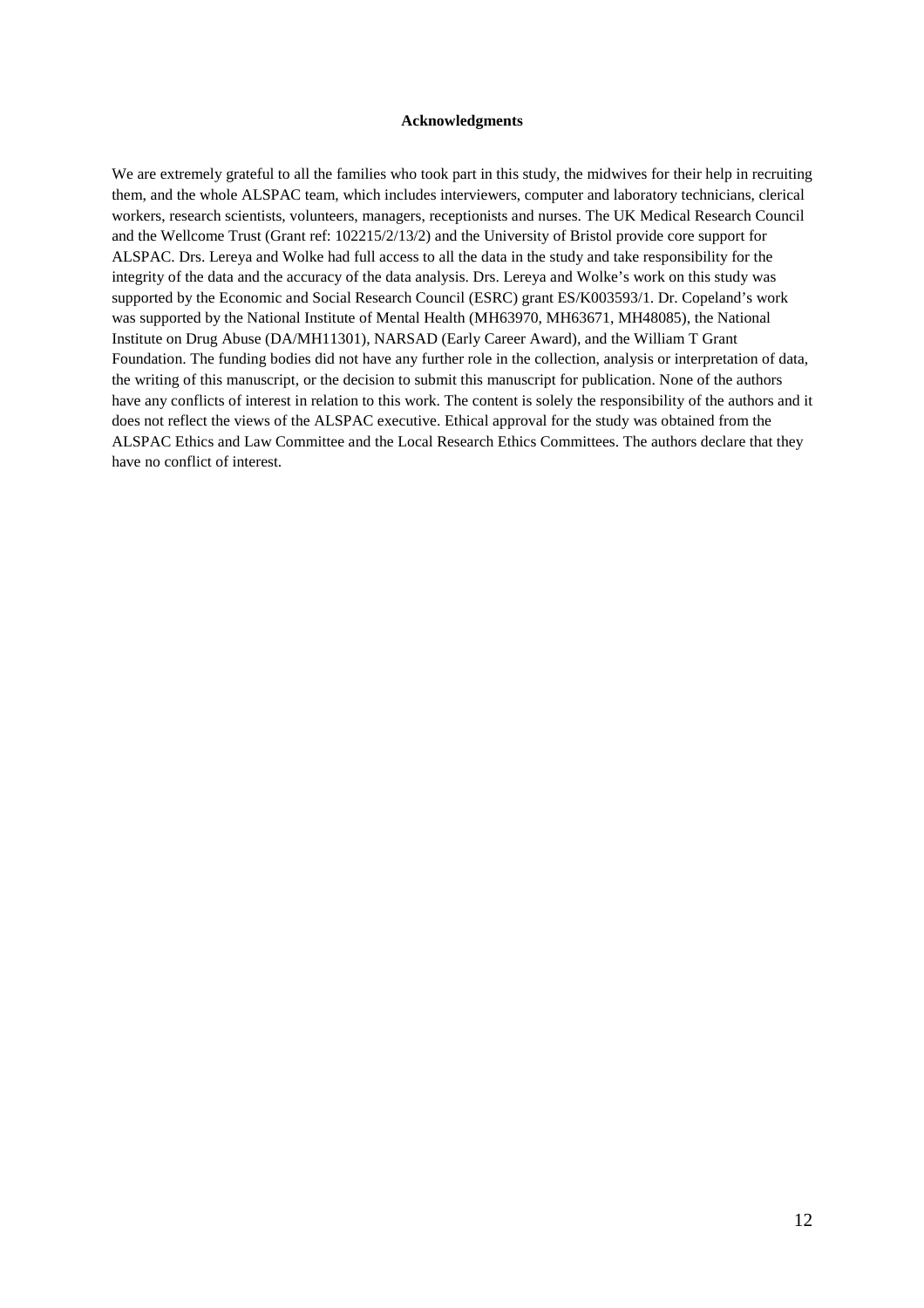## **References**

1. Olweus D (1994) Annotation: Bullying at school: Basic facts and effects of a school based intervention program. *J Child Psychol Psychiatry* 35 (7):1171-1190

2. Wolke D, Woods S, Bloomfield L, Karstadt L (2000) The association between direct and relational bullying and behaviour problems among primary school children. *J Child Psychol Psychiatry* 41:989-1002

3. Olthof T, Goossens FA, Vermande MM, Aleva EA, van der Meulen M (2011) Bullying as strategic behavior: Relations with desired and acquired dominance in the peer group. *J School Psychol* 49 (3):339-359

4. Volk A, Camilleri JA, Dane AV, Marini ZA (2012) Is adolescent bullying an evolutionary adaptation? *Aggress Behav* 38 (3):222-238

5. Wolke D, Woods S, Bloomfield L, Karstadt L (2001) Bullying involvement in primary school and common health problems. *Arch Dis Child* 85 (3):197-201

6. Woods S, Wolke D, Novicki S, Hall L (2009) Emotion recognition abilities and empathy of victims of bullying. *Child Abuse Negl* 33 (5):307-311

7. Sutton J, Smith PK, Swettenham J (1999) Social cognition and bullying: Social inadequacy or skilled manipulation? *Brit J Dev Psychol* 17:435-450

8. Juvonen J, Graham S, Schuster MA (2003) Bullying among young adolescents: The strong, the weak, and the troubled. *Pediatrics* 112:1231-1237

9. Copeland WE, Wolke D, Lereya ST, Shanahan L, Worthman C, Costello EJ (2014) Childhood bullying involvement predicts low-grade systemic inflammation into adulthood. *Proc Natl Acad Sci*. doi:10.1073/pnas.1323641111

10. Wolke D, Copeland WE, Angold A, Costello EJ (2013) Impact of bullying in childhood on adult health, wealth, crime, and social outcomes. *Psychol Sci* 24:1958-1970

11. Gini G, Pozzoli T (2009) Association between bullying and psychosomatic problems: A meta-analysis. *Pediatrics* 123:1059-1065

12. Reijntjes A, Vermande M, Goossens FA, Olthof T, van de Schoot R, Aleva L, van der Meulen M (2013) Developmental trajectories of bullying and social dominance in youth. *Child Abuse Negl* 37 (4):224-234

13. Wolke D, Lereya ST (2015) Long-term effects of bullying. *Arch Dis Child*. doi:10.1136/archdischild-2014-306667

14. Zwierzynska K, Wolke D, Lereya T (2013) Peer victimization in childhood and internalizing problems in adolescence: A prospective longitudinal study. *J Abnorm Child Psychol* 41 (2):309-323

15. Stapinski LA, Bowes L, Wolke D, Pearson RM, Mahedy L, Button KS, Lewis G, Araya R (2014) Peer victimization during adolescence and risk for anxiety disorders in adulthood: A prospective cohort study. *Depress Anxiety* 31:574-582

16. van Dam DS, van der Ven E, Velthorst E, Selten JP, Morgan C, de Haan L (2012) Childhood bullying and the association with psychosis in non-clinical and clinical samples: a review and meta-analysis. *Psychol Med* 42 (12):2463-2474

17. Wolke D, Lereya ST, Fisher HL, Lewis G, Zammit S (2013) Bullying in elementary school and psychotic experiences at 18 years: a longitudinal, population-based cohort study. *Psychol Med* 17:1-13. doi:10.1017/S0033291713002912

18. Lereya ST, Winsper C, Heron J, Lewis G, Gunnell D, Fisher HL, Wolke D (2013) Being bullied during childhood and the prospective pathways to self-harm in late adolescence. *J Am Acad Child Adolesc Psychiatry* 52 (6):608-618

19. Winsper C, Lereya T, Zanarini M, Wolke D (2012) Involvement in bullying and suiciderelated behavior at 11 years: A prospective birth cohort study. *J Am Acad Child Adolesc Psychiatry* 51 (3):271-282.e273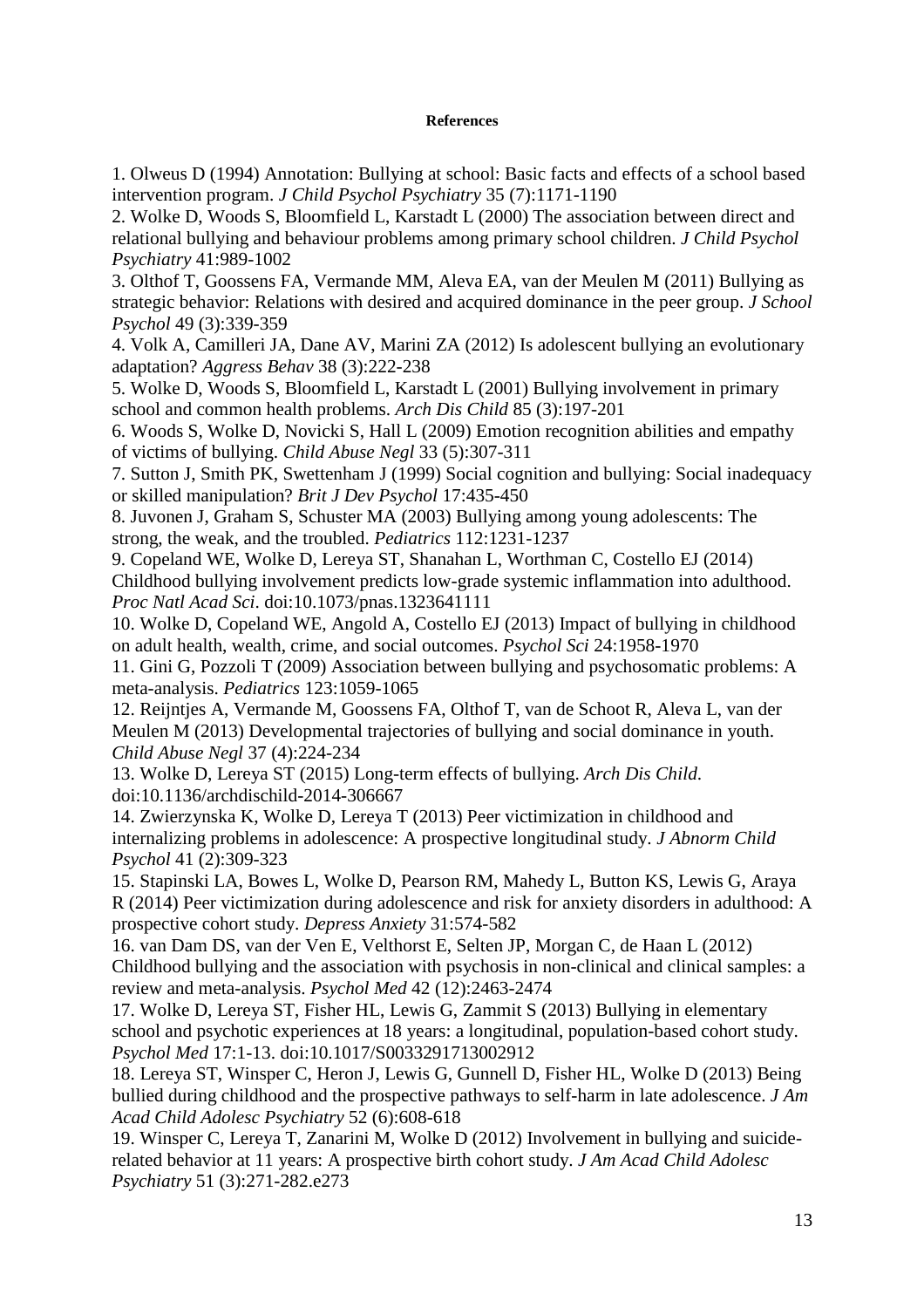20. Ortega R, Elipe P, Mora-Merchán JA, Genta ML, Brighi A, Guarini A, Smith PK, Thompson F, Tippett N (2012) The emotional impact of bullying and cyberbullying on victims: A European cross-national study. *Aggress Behav* 38 (5):342-356

21. Salmivalli C, Lagerspetz K, Bjorkqvist K, Osterman K, Kaukiainen A (1996) Bullying as a group process: Participant roles and their relations to social status within the group. *Aggress Behav* 22:1-15

22. Vlachou M, Andreou E, Botsoglou K, Didaskalou E (2011) Bully/victim problems among preschool children: A review of current research evidence. *Educ Psychol Rev*:1-30

23. Solberg ME, Olweus D, Endresen IM (2007) Bullies and victims at school: Are they the same pupils? *Br J Educ Psychol* 77 (2):441-464

24. Cook CR, Williams KR, Guerra NG, Kim TE, Sadek S (2010) Predictors of bullying and victimization in childhood and adolescence: A meta-analytic investigation. *School Psychol Quart* 25 (2):65 - 83

25. Haynie DL, Nansel TR, Eitel P, Crump AD, Saylor K, Yu K, Simons-Morton B (2001) Bullies, victims, and bully/victims: Distinct groups of at-risk youth. *J Early Adolescence* 21  $(1):29-49$ 

26. Veenstra R, Lindenberg S, Oldehinkel AJ, De Winter AF, Verhulst FC, Ormel J (2005) Bullying and victimization in elementary schools: A comparison of bullies, victims, bully/victims, and uninvolved preadolescents. *Dev Psychol* 41:672-682

27. Barker ED, Arseneault L, Brendgen M, Fontaine N, Maughan B (2008) Joint development of bullying and victimization in adolescence: Relations to delinquency and selfharm. *J Am Acad Child Adolesc Psychiatry* 47:1030-1038

28. Georgiou SN, Stavrinides P (2008) Bullies, victims and bully-victims: Psychosocial profiles and attribution styles. *School Psychol Int* 29 (5):574-589

29. Boulton MJ, Smith PK (1994) Bully/victim problems in middle-school children: Stability, self-perceived competence, peer perceptions, and peer acceptance. *Brit J Dev Psychol* 12 (3):315–329

30. Lereya ST, Samara MM, Wolke D (2013) Parenting behavior and the risk of becoming a victim and a bully/victim: A meta-analysis study. *Child Abuse Negl* 37:1091-1108

31. Sourander A, Ronning J, Brunstein-Klomek A, Gyllengerg D, kUMpulainen K, Niemela S, Helenius H, Sillanmaki L, Ristkari T, Tamminen T, Moilanen I, Piha J, Almqvist F (2009) Childhood bullying behavior and later psychiatric hospital and psychopharmacologic treatment: Findings from the finnish 1981 birth cohort study. *Arch Gen Psychiatry* 66 (9):1005-1012

32. Haltigan JD, Vaillancourt T (2014) Joint trajectories of bullying and peer victimization across elementary and middle school and associations with symptoms of psychopathology. *Dev Psychol* 50 (11):2426-2436

33. Sourander A, Helstelä L, Helenius H, Piha J (2000) Persistence of bullying from childhood to adolescence--a longitudinal 8-year follow-up study. *Child Abuse Negl* 24 (7):873-881

34. Schreier A, Wolke D, Thomas K, Horwood J, Hollis C, Gunnell D, Lewis G, Thompson A, Zammit S, Duffy L, Salvi G, Harrison G (2009) Prospective study of peer victimization in childhood and psychotic symptoms in a nonclinical population at age 12 years. *Arch Gen Psychiatry* 66 (5):527-536

35. Schafer M, Korn S, Brodbeck FC, Wolke D, Schulz H (2005) Bullying roles in changing contexts: The stability of victim and bully roles from primary to secondary school. *Int J Behav Dev* 29 (4):323-335

36. Pellegrini AD, Bartini M (2000) A longitudinal study of bullying, victimization, and peer affiliation during the transition from primary school to middle school. *Am Educ Res J* 37 (3):699-725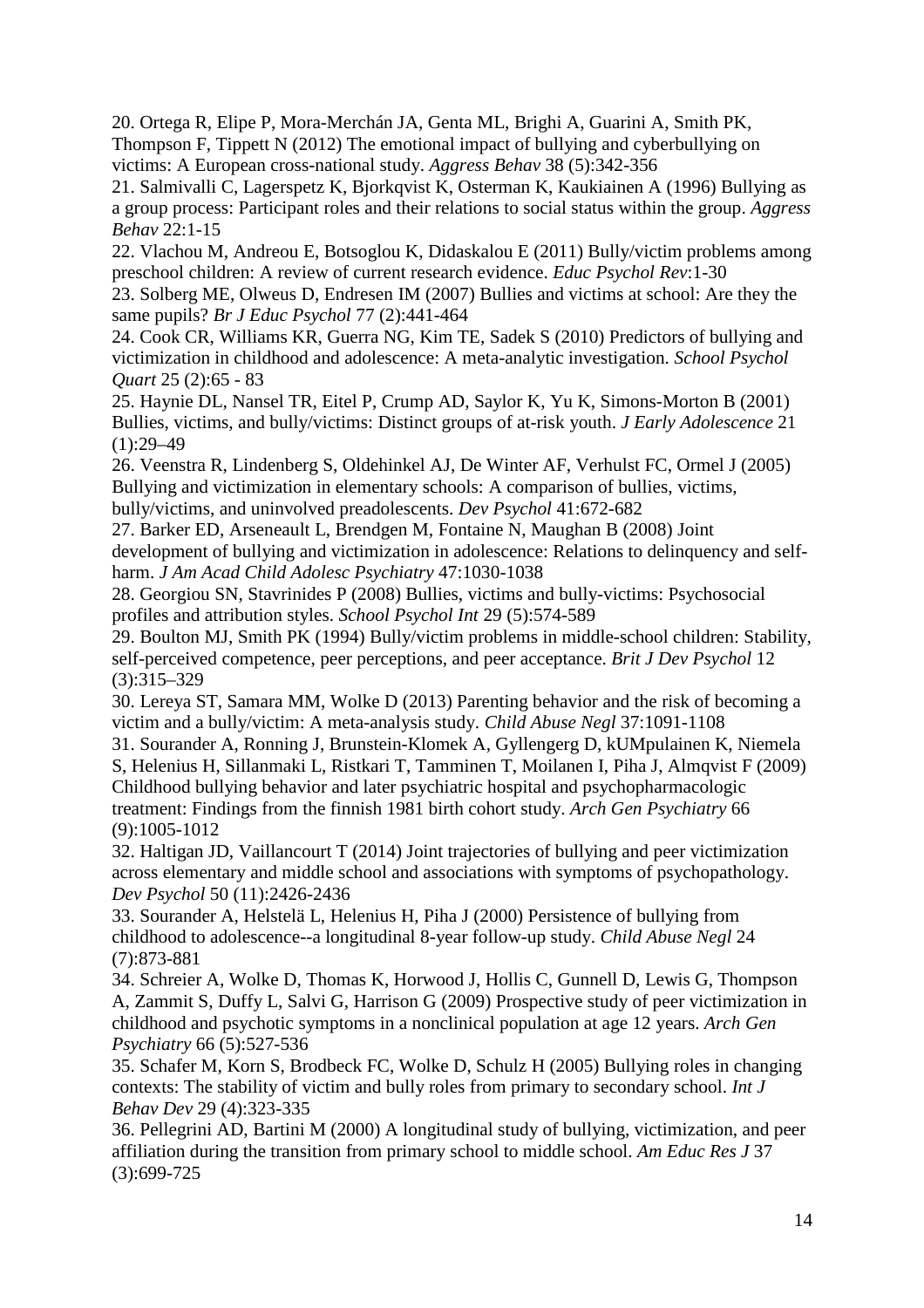37. Arseneault L, Bowes L, Shakoor S (2010) Bullying victimization in youths and mental health problems: "Much ado about nothing"? *Psychol Med* 40 (5):717-729

38. Dallaire DH, Pineda AQ, Cole DA, Ciesla JA, Jacquez F, LaGrange B, Bruce AE (2006) Relation of positive and negative parenting to children's depressive symptoms. *J Clin Child Adolesc Psychol* 35 (2):313-322

39. Moffitt TE (2013) Childhood exposure to violence and lifelong health: Clinical intervention science and stress-biology research join forces. *Dev Psychopathol* 25:1619-1634 40. Boyd A, Golding J, Macleod J, Lawlor DA, Fraser A, Henderson J, Molloy L, Ness A, Ring S, Davey Smith G (2013) Cohort Profile: The 'Children of the 90s'—the index offspring of the Avon Longitudinal Study of Parents and Children. *Int J Epidemiol* 42 (1):111-127

41. Goodman R (1997) The Strengths and Difficulties Questionnaire: A research note. *J Child Psychol Psychiatry* 38 (5):581-586

42. Copeland WE, Wolke D, Angold A, Costello EJ (2013) Adult psychiatric and suicide outcomes of bullying and being bullied by peers in childhood and adolescence. *JAMA Psychiatry*:1-8

43. Rønning J, Sourander A, Kumpulainen K, Tamminen T, Niemelä S, Moilanen I, Helenius H, Piha J, Almqvist F (2009) Cross-informant agreement about bullying and victimization among eight-year-olds: whose information best predicts psychiatric caseness 10–15 years later? *Soc Psychiatry Psychiatr Epidemiol* 44 (1):15-22

44. Achenbach TM, McConaughy SH, Howell CT (1987) Child/adolescent behavioral and emotional problems: Implications of cross-informant correlations for situational specificity. *Psychol Bull* 101:213-232

45. WHO (1994) Schedules for clinical assessment in neuropsychiatry. American Psychiatric Research, Washington, DC

46. Zammit S, Kounali D, Cannon M, David AS, Gunnell D, Heron J, Jones PB, Lewis S, Sullivan S, Wolke D, Lewis G (2013) Psychotic experiences, at-risk mental states and psychotic disorder at age 18 in relation to psychotic experiences at age 12 in a longitudinal, population-based cohort study. *Am J Psychiatry*

47. Lewis G, Pelosi AJ, Araya R, Dunn G (1992) Measuring psychiatric disorder in the community: a standardized assessment for use by lay interviewers. *Psychol Med* 22 (02):465- 486

48. Waylen A, Stallard N, Stewart-Brown S (2008) Parenting and health in mid-childhood: A longitudinal study. *Eur J Public Health* 18:300-305

49. Lereya ST, Wolke D (2013) Prenatal family adversity and maternal mental health and vulnerability to peer victimisation at school. *J Child Psychol Psychiatry* 54:644-652 50. Winsper C, Zanarini M, Wolke D (2012) Prospective study of family adversity and maladaptive parenting in childhood and borderline personality disorder symptoms in a nonclinical population at 11 years. *Psychol Med* 42 (11):2405-2420

51. Goodman R, Ford T, Richards H, Gatward R, Meltzer H (2000) The Development and Well-Being Assessment: Description and initial validation of an integrated assessment of child and adolescent psychopathology. *J Child Psychol Psychiatry* 41:645-655

52. Bogart LM, Elliott MN, Klein DJ, Tortolero SR, Mrug S, Peskin MF, Davies SL, Schink ET, Schuster MA (2014) Peer victimization in fifth grade and health in tenth grade. *Pediatrics*. doi:10.1542/peds.2013-3510

53. Pouwels JL, Souren PM, Cillessen AHN (2013) Stability of peer victimization in longitudinal research: A meta-analysis. Paper presented at the Paper presented at the Society for Research in Child Development (SRCD), Seattle, April,

54. Ouellet-Morin I, Danese A, Bowes L, Shakoor S, Ambler A, Pariante CM, Papadopoulos AS, Caspi A, Moffitt TE, Arseneault L (2011) A discordant monozygotic twin design shows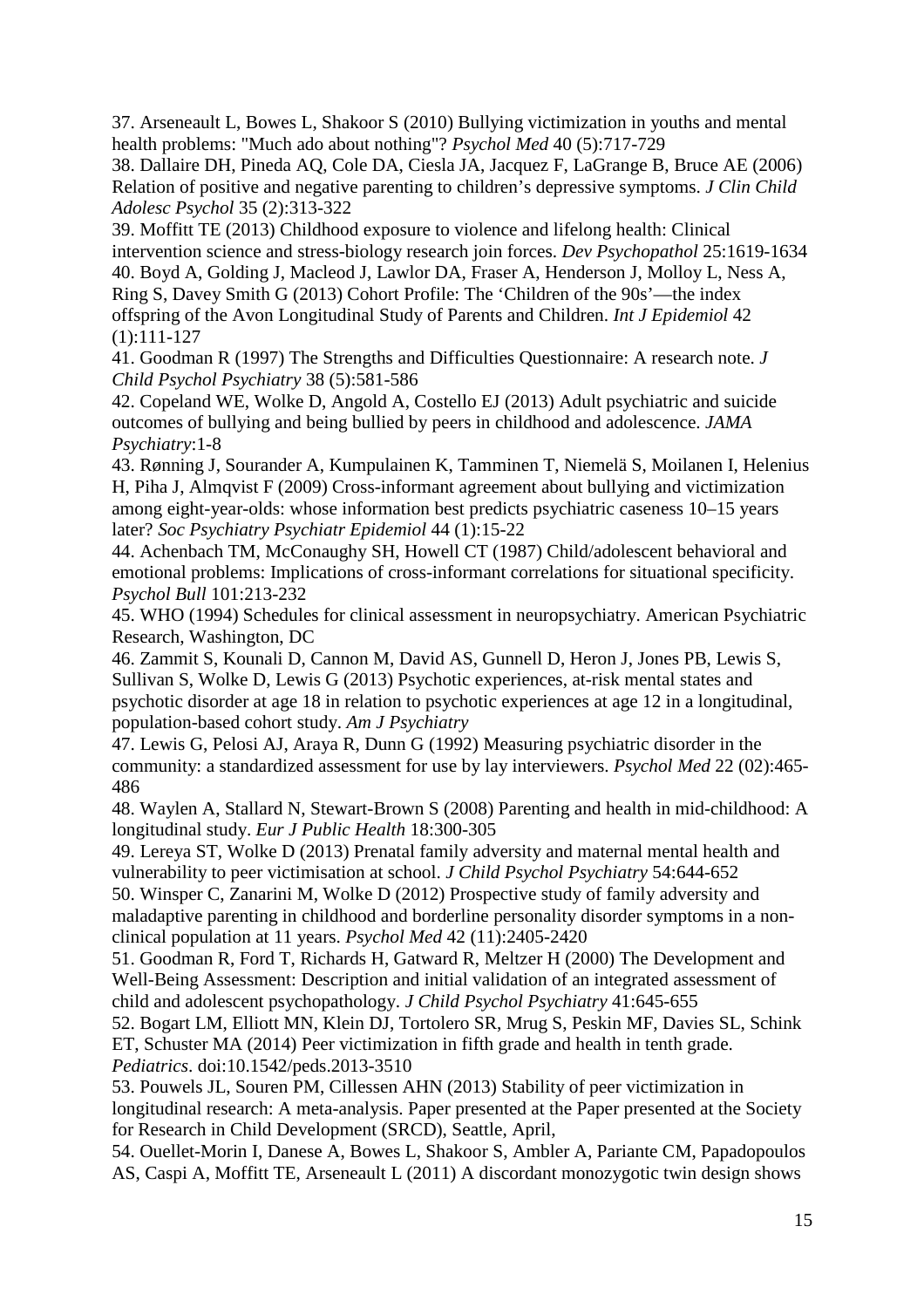blunted cortisol reactivity among bullied children. *J Am Acad Child Adolesc Psychiatry* 50 (6):574-582

55. Vaillancourt T, Hymel S, McDougall P (2013) The biological underpinnings of peer victimization: Understanding why and how the effects of bullying can last a lifetime. *Theor Pract* 52 (4):241-248

56. Mezulis AH, Abramson LY, Hyde JS, Hankin BL (2004) Is there a universal positivity bias in attributions? A meta-analytic review of individual, developmental, and cultural differences in the self-serving attributional bias. *Psychol Bull* 130 (5):711-747

57. Dygdon JA, Conger AJ, Strahan EY (2004) Multimodal classical conditioning of fear: contributions of direct, observational, and verbal experiences to current fears. *Psychol Rep* 95 (1):133-153

58. Kaufman J, Jones B, Stieglitz E, Vitulano L, Mannarino AP (1994) The use of multiple informants to assess children's maltreatment experiences. *J Fam Violence* 3:227-247

59. Rudolph K, Troop-Gordon W, Granger D (2010) Peer victimization and aggression: Moderation by individual differences in salivary cortiol and alpha-amylase. *J Abnorm Child Psychol* 38 (6):843-856

60. Georgiou SN (2008) Parental style and child bullying and victimization experiences at school. *Social Psychology of Education* 11 (3):213-227

61. Reijntjes A, Kamphuis JH, Prinzie P, Telch MJ (2010) Peer victimization and internalizing problems in children: A meta-analysis of longitudinal studies. *Child Abuse Negl* 34 (4):244-252

62. Fisher HL, Schreier A, Zammit S, Maughan B, Munafò MR, Lewis G, Wolke D (2012) Pathways between childhood victimization and psychosis-like symptoms in the ALSPAC birth cohort. *Schizophr Bull*

63. Sourander A, Jensen P, Rönning JA, Niemelä S, Helenius H, Sillanmäki L, Kumpulainen K, Piha J, Tamminen T, Moilanen I, Almqvist F (2007) What Is the early adulthood outcome of boys who bully or are bullied in childhood? the Finnish "from a boy to a man" study. *Pediatrics* 120 (2):397-404

64. Scholte RHJ, Engels RCME, Overbeek G, Kemp RAT, Haselager GJT (2007) Stability in bullying and victimization and its association with social adjustment in childhood and adolescence. *J Abnorm Child Psychol* 35 (2):217-228

65. Wolke D, Waylen A, Samara M, Steer C, Goodman R, Ford T, Lamberts K (2009) Selective drop-out in longitudinal studies and non-biased prediction of behaviour disorders. *Br J Psychiatry* 195:249-256

66. Paul S, Smith PK, Blumberg HH (2012) Comparing student perceptions of coping strategies and school interventions in managing bullying and cyberbullying incidents. *Pastoral Care in Education* 30 (2):127-146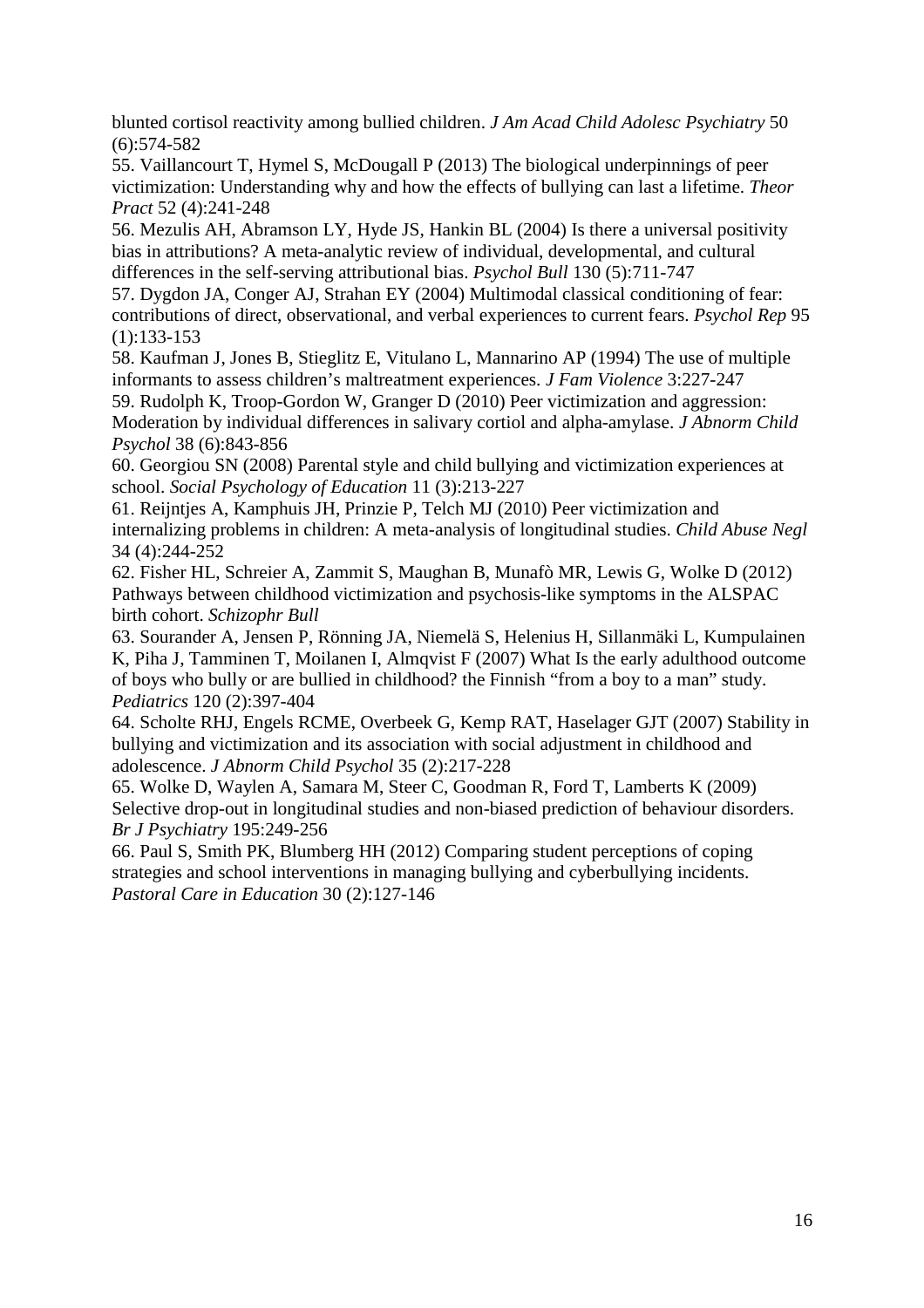## **Table 1: Selected Sample Characteristics**

|                                                  |                             |                             | Selected sample vs. |  |  |
|--------------------------------------------------|-----------------------------|-----------------------------|---------------------|--|--|
|                                                  | 4,101 sample                | Larger sample               | larger sample       |  |  |
|                                                  | $n\left(\frac{9}{6}\right)$ | $n\left(\frac{0}{0}\right)$ | OR (95% CI)         |  |  |
| Gender                                           |                             |                             |                     |  |  |
| Male                                             | 1816 (44.3)                 | 5724 (54.1)                 | [reference]         |  |  |
| Female                                           | 2285 (55.7)                 | 4864 (45.9)                 | $1.48(1.38 - 1.59)$ |  |  |
| <b>Maladaptive Parenting</b>                     |                             |                             |                     |  |  |
| None                                             | 1499 (39.8)                 | 2594 (38.1)                 | [reference]         |  |  |
| Mild                                             | 1983 (52.6)                 | 3710 (54.5)                 | $.93(.85 - 1.01)$   |  |  |
| Severe                                           | 285(7.6)                    | 509(7.5)                    | $.97(.83 - 1.14)$   |  |  |
| Domestic Violence                                |                             |                             |                     |  |  |
| N <sub>o</sub>                                   | 2670 (68.7)                 | 5317 (64.3)                 | [reference]         |  |  |
| Yes                                              | 1214(31.3)                  | 2952 (35.7)                 | $.82(.76-.89)$      |  |  |
| FAI <sup>a</sup>                                 |                             |                             |                     |  |  |
| None                                             | 1923 (49.5)                 | 3409 (36.7)                 | [reference]         |  |  |
| 1 or more adversities                            | 1962(50.5)                  | 5872 (63.3)                 | $.59(.55-.64)$      |  |  |
|                                                  |                             |                             |                     |  |  |
| Total Internalizing & Externalizing Problems,    | 15.41 (9.79)                | 17.17 (10.86)               | $.98(.98-.99)$      |  |  |
| mean(SD)                                         |                             |                             |                     |  |  |
| Any Axis I disorder (DAWBA) <sup>b</sup>         |                             |                             |                     |  |  |
| No                                               | 3400 (94.3)                 | 4230 (92.1)                 | [reference]         |  |  |
| Yes                                              | 204(5.7)                    | 361(7.9)                    | $.70(.59-.84)$      |  |  |
| Psychotic experiences at age 18                  |                             |                             |                     |  |  |
| No                                               | 3655 (93.0)                 | 691 (87.4)                  | [reference]         |  |  |
| Yes                                              | 274(7.0)                    | 100(12.6)                   | $.52(.41-.66)$      |  |  |
| Depression Symptoms at age 18                    |                             |                             |                     |  |  |
| No                                               | 3512 (92.2)                 | 694 (91.6)                  | [reference]         |  |  |
| Yes                                              | 296(7.8)                    | 64(8.4)                     | $.91(.69 - 1.21)$   |  |  |
| Anxiety Symptoms at age 18                       |                             |                             |                     |  |  |
| N <sub>o</sub>                                   | 3432 (90.1)                 | 667 (88.0)                  | [reference]         |  |  |
| Yes                                              | 376 (9.9)                   | 91 (12.0)                   | $.80(.63 - 1.02)$   |  |  |
| Any Mental Health Problem at age 18 <sup>c</sup> |                             |                             |                     |  |  |
| No                                               | 3381 (82.4)                 | 647 (77.4)                  | [reference]         |  |  |
| Yes                                              | 720 (17.6)                  | 189 (22.6)                  | $.73(.61-.87)$      |  |  |
| Bullying Status at 10                            |                             |                             |                     |  |  |
| Neutral                                          | 2250(61.5)                  | 1351 (58.2)                 | [reference]         |  |  |
| Bully/Victim                                     | 260(7.1)                    | 256(11.0)                   | $.61(.51-.73)$      |  |  |
| Pure Victim                                      | 1059 (28.9)                 | 630(27.1)                   | $1.01(.90 - 1.14)$  |  |  |
| Pure Bully                                       | 90(2.5)                     | 84 (3.6)                    | $.64(.47-.87)$      |  |  |
| <b>Bullying Status at 13</b>                     |                             |                             |                     |  |  |
| Neutral                                          | 2151 (62.5)                 | 1062(60.5)                  | [reference]         |  |  |
| Bully/Victim                                     | 278(8.1)                    | 171(9.7)                    | $.81(.65-.98)$      |  |  |
| Pure Victim                                      | 901 (26.2)                  | 429 (24.5)                  | $1.04(.91 - 1.19)$  |  |  |
| Pure Bully                                       | 114(3.3)                    | 92(5.2)                     | $.61(.46-.81)$      |  |  |
| <b>Chronicity Pure Victim Status</b>             |                             |                             |                     |  |  |
|                                                  |                             |                             |                     |  |  |
| <b>Stable Neutral</b>                            | 1397 (52.8)                 | 607(54.5)                   | [reference]         |  |  |
| Unstable pure victim                             | 914 (34.5)                  | 382 (34.3)                  | $1.04(.89 - 1.21)$  |  |  |
| Stable pure victim                               | 337 (12.7)                  | 125(11.2)                   | $1.17(.93 - 1.47)$  |  |  |
| Chronicity Bully/Victim Status                   |                             |                             |                     |  |  |
| <b>Stable Neutral</b>                            | 1397 (79.1)                 | 607(75.1)                   | [reference]         |  |  |
| Unstable bully/victim                            | 323 (18.3)                  | 165(20.4)                   | $.85(.69 - 1.05)$   |  |  |
| Stable bully/victim                              | 47(2.7)                     | 36(4.5)                     | $.57(.36-.89)$      |  |  |

Note: Boldface type indicates significant associations. <sup>a</sup> FAI, Family Adversity Index; <sup>b</sup> DAWBA, Development and Well-being Assessment at 7 years;  $\degree$  consisting of psychotic experience, depression and/or anxiety disorder;  $\textsuperscript{d}$  Any victim consists of pure victims and/or bully/victims.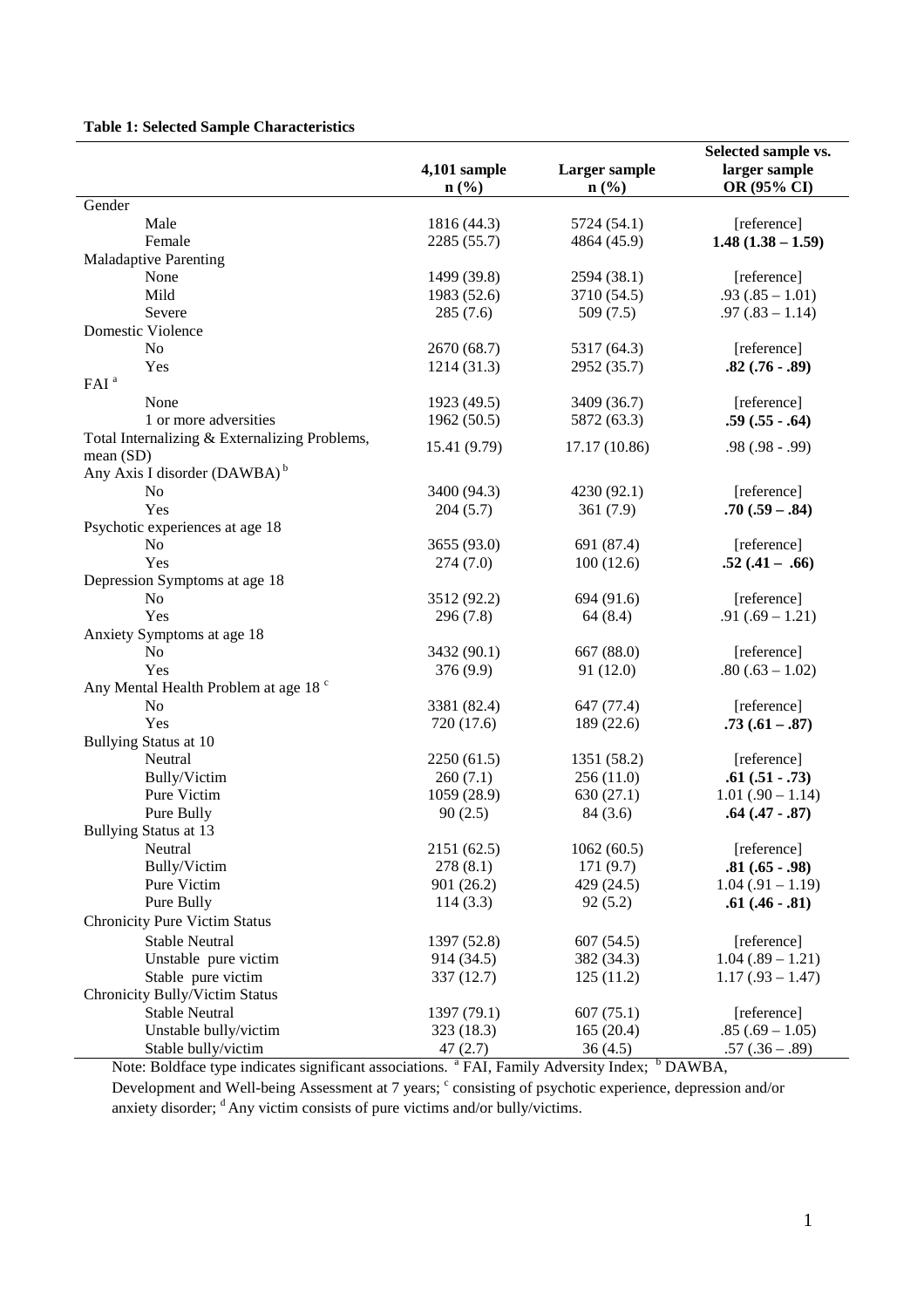|                                       | <b>Bullying involvement at age 13</b> |                     |            |                                   |                                 |                    |  |
|---------------------------------------|---------------------------------------|---------------------|------------|-----------------------------------|---------------------------------|--------------------|--|
|                                       | <b>Bully/Victim</b><br>$(n = 233)$    |                     |            | <b>Pure Victim</b><br>$(n = 779)$ | <b>Pure Bully</b><br>$(n = 93)$ |                    |  |
|                                       | No $(\% )$                            | <b>OR (95% CI)</b>  | No $(\% )$ | <b>OR (95% CI)</b>                | No $(\%)$                       | <b>OR (95% CI)</b> |  |
| <b>Bullying involvement at age 10</b> |                                       |                     |            |                                   |                                 |                    |  |
| Neutral ( $n=1887$ )                  | 82(4.3)                               | [reference]         | 356 (18.9) | [reference]                       | 52(2.8)                         | [reference]        |  |
| Bully/Victim ( $n = 209$ )            | 47(22.5)                              | $10.97(7.14-16.84)$ | 71 (34.0)  | $3.82(2.70-5.40)$                 | 18(8.6)                         | $6.62(3.69-11.90)$ |  |
| Pure Victim ( $n = 841$ )             | 97 (11.5)                             | $4.24(3.09 - 5.81)$ | 337(40.1)  | $3.39(2.81 - 4.09)$               | 17(2.0)                         | $1.17(.67 - 2.05)$ |  |
| Pure Bully ( $n = 65$ )               | 7 (10.8)                              | $3.22(1.39 - 7.45)$ | 15(23.1)   | $1.59(.86 - 2.93)$                | 6(9.2)                          | $4.36(1.76-10.78)$ |  |

**Table 2: The Association between Bully Status Group at 10 and Becoming a Bully/Victim, Pure Victim or Pure Bully Compared to Neutral Changing into Each of Those Status Groups at Age 13 (n = 3002)**

The number of neutrals at age 13 is 1897; <sup>1</sup> Number (percentage) of individuals turning into bully/victims at age 13; <sup>2</sup> Number (percentage) of individuals turning into pure victims at age 13; <sup>3</sup> Number (percentage) of individuals turning into pure bullies at age 13; Reference: neutrals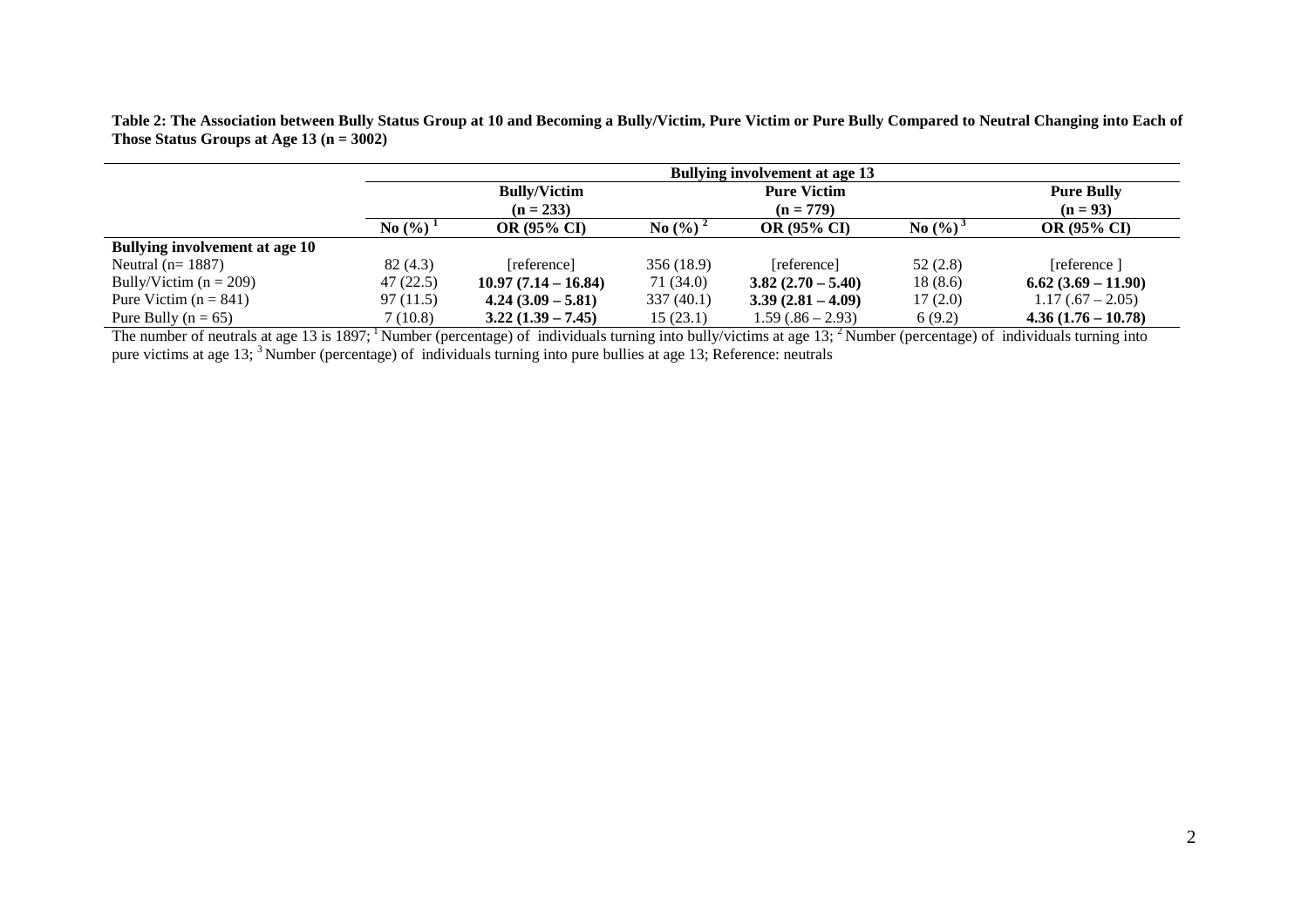|                        |            | <b>Psychotic Experiences</b> | <b>Depression</b>  |                     | <b>Anxiety</b>                  |                     | <b>Any Mental Health</b> |                     |
|------------------------|------------|------------------------------|--------------------|---------------------|---------------------------------|---------------------|--------------------------|---------------------|
| <b>Bullying Status</b> | No $(\% )$ | <b>OR (95% CI)</b>           | $\mathrm{No}(\% )$ | OR (95% CI)         | <b>No</b> $(\%)$<br>OR (95% CI) |                     | No(%)                    | <b>OR (95% CI)</b>  |
| 10 years               |            | $(n=2746)$                   |                    | $(n=2674)$          |                                 | $(n=2674)$          |                          | $(n=2862)$          |
| Neutral                | 77 (4.5)   | [reference]                  | 96(5.8)            | [reference]         | 134(8.0)                        | [reference]         | 242 (13.6)               | [reference]         |
| Pure Victim            | 78 (10.0)  | $2.12(1.51 - 2.97)$          | 71 (9.4)           | $1.55(1.11 - 2.16)$ | 87 (11.5)                       | $1.38(1.03 - 1.86)$ | 181 (22.3)               | $1.68(1.35 - 2.11)$ |
| Pure $Bully^1$         | 4(6.2)     | $1.27(.45 - 3.64)$           | 3(4.6)             | $.71(.22 - 2.35)$   | 5(7.7)                          | $.88(.34 - 2.27)$   | 11(16.2)                 | $1.09(.55 - 2.13)$  |
| Bully/Victim           | 29 (15.4)  | $3.28(1.98-5.43)$            | 27(14.8)           | $2.61(1.56 - 4.37)$ | 26(14.2)                        | $1.71(1.03 - 2.82)$ | 54 (27.0)                | $2.08(1.43 - 3.04)$ |
| 13 years               |            | $(n=2543)$                   |                    | $(n=2467)$          |                                 | $(n=2467)$          |                          | $(n=2653)$          |
| Neutral                | 69(4.3)    | [reference]                  | 77(4.9)            | [reference]         | 107(6.9)                        | [reference]         | 205(12.3)                | [reference]         |
| Pure Victim            | 72 (10.9)  | $2.50(1.76-3.57)$            | 64 (9.8)           | $1.91(1.33 - 2.73)$ | 83 (12.7)                       | $1.92(1.40 - 2.63)$ | 166(23.9)                | $2.14(1.69 - 2.72)$ |
| Pure $Bully1$          | 4(4.9)     | $.99(.35 - 2.83)$            | 6(7.5)             | $1.45(.60 - 3.51)$  | 9(11.3)                         | $1.59(.75 - 3.35)$  | 12(13.3)                 | $.99(.52 - 1.89)$   |
| Bully/Victim           | 24(12.8)   | $2.91(1.75 - 4.85)$          | 25(14.3)           | $3.00(1.79-5.02)$   | 21(12.0)                        | $1.76(1.04 - 2.96)$ | 55 (28.2)                | $2.72(1.89 - 3.92)$ |

**Table 3: Bully Status Groups at 10 Years of Age and Mental Health Problems at 18 Years Adjusted for Confounders\***

Confounders included: sex, any axis I diagnosis at age 7, internalizing/externalizing behaviour at 8, 9.5 and 11.6 years, family adversity, preschool maladaptive parenting, and preschool domestic violence. Boldface indicates that the 95% CI does not include 1.00. Small number of bullies – requires cautious interpretation; <sup>2</sup> refers to the number of children who have the associated mental health problem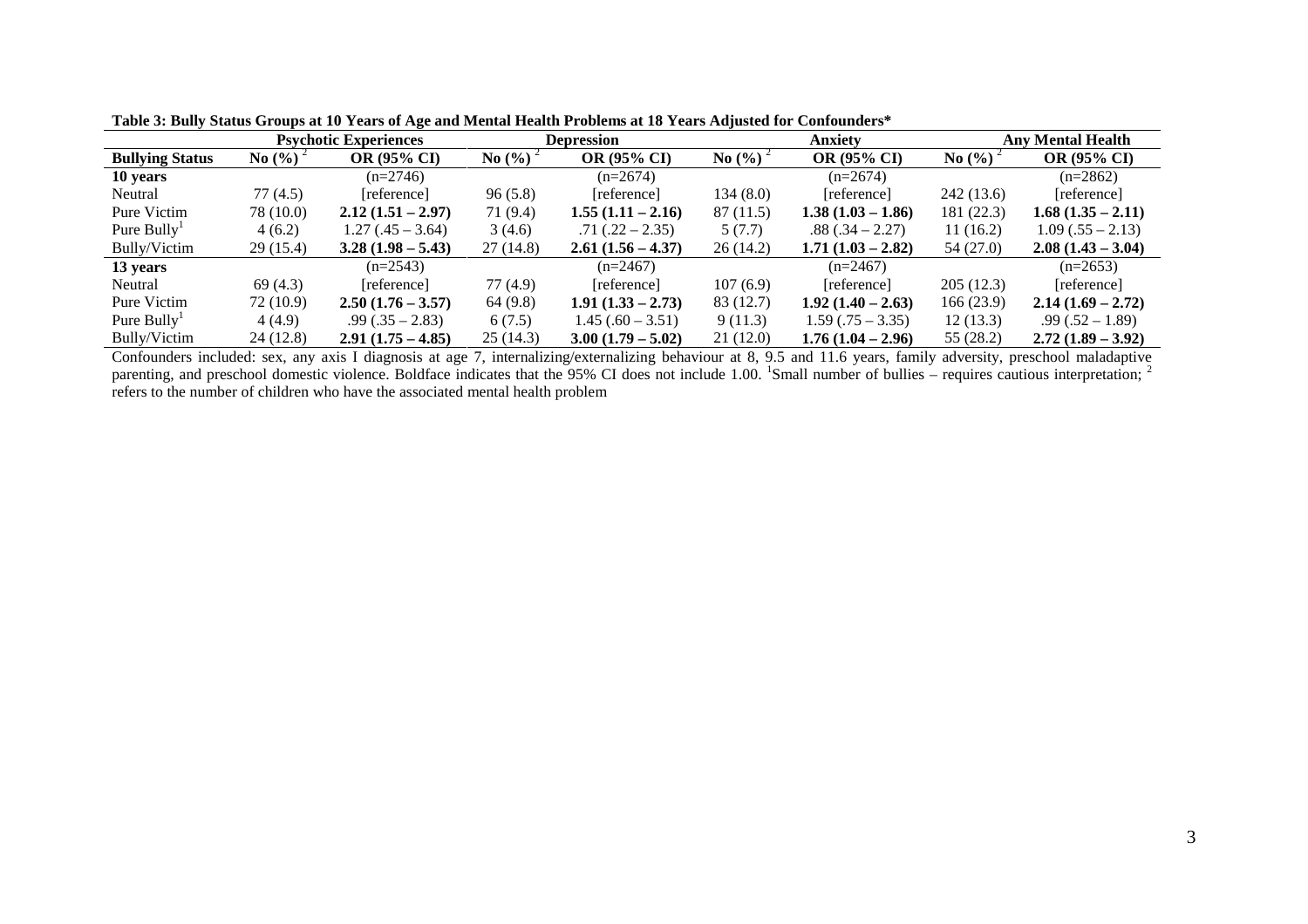|    |                                    | <b>Psychotic Experiences</b> |                      | <b>Depression</b>           |                      | <b>Anxiety</b>     |                     | <b>Any Mental Health</b>    |                     |
|----|------------------------------------|------------------------------|----------------------|-----------------------------|----------------------|--------------------|---------------------|-----------------------------|---------------------|
|    |                                    | <b>No</b> $(\frac{6}{6})^2$  | OR (95% CI)          | <b>No</b> $(\frac{6}{6})^2$ | OR (95% CI)          | <b>No</b> $(\%)^2$ | OR (95% CI)         | <b>No</b> $(\frac{6}{6})^2$ | OR (95% CI)         |
| Ι. | <b>Chronicity Bully/Victim</b>     |                              | $(n = 1431)$         |                             | $(n = 1381)$         |                    | $(n = 1381)$        |                             | $(n = 1488)$        |
|    | <b>Stable Neutral</b>              | 35(3.1)                      | [reference]          | 41 $(3.8)$                  | [reference]          | 64(5.9)            | [reference]         | 120(10.3)                   | [reference]         |
|    | Unstable Bully/Victim              | 35(12.7)                     | $4.15(2.40 - 7.16)$  | 33(12.8)                    | $4.00(2.32-6.92)$    | 34(13.2)           | $2.26(1.37-3.72)$   | 74 (25.6)                   | $2.93(2.04 - 4.23)$ |
|    | Stable Bully/Victim                | 6(18.8)                      | $5.28(1.89 - 14.76)$ | 6(19.4)                     | $5.94(2.05 - 17.20)$ | 2(6.5)             | $.83(.18 - 3.78)$   | 12(36.4)                    | $4.28(1.93 - 9.50)$ |
|    | <b>Unstable Bully/Victims vs.</b>  | 35(12.7)                     | $(n=308)$            | 33(12.8)                    | $(n = 288)$          | 34 (13.2)          | $(n = 288)$         | 74 (25.6)                   | $(n = 322)$         |
|    | <b>Stable Bully/Victims</b>        | 6(18.8)                      | $1.41(.51 - 3.91)$   | 6(19.4)                     | $1.50(.52 - 4.37)$   | 2(6.5)             | $.31(.06 - 1.50)$   | 12(36.4)                    | $1.54(.66 - 3.59)$  |
| П. | <b>Chronicity Pure Victim</b>      |                              | $(n = 2149)$         |                             | $(n = 2092)$         |                    | $(n = 2092)$        |                             | $(n = 2233)$        |
|    | <b>Stable Neutral</b>              | 35(3.1)                      | [reference]          | 41 $(3.8)$                  | [reference]          | 64 (5.9)           | [reference]         | 120(10.3)                   | [reference]         |
|    | Unstable Pure Victim               | 68 (8.9)                     | $2.66(1.73-4.09)$    | 75(10.1)                    | $2.57(1.71 - 3.86)$  | 90(12.2)           | $2.03(1.43 - 2.87)$ | 173(21.8)                   | $2.24(1.72-2.91)$   |
|    | <b>Stable Pure Victim</b>          | 32(12.1)                     | $3.62(2.15-6.11)$    | 24(9.3)                     | $2.21(1.27 - 3.84)$  | 32(12.4)           | $2.03(1.26-3.25)$   | 69(25.1)                    | $2.64(1.86 - 3.75)$ |
|    | <b>Unstable Pure Victim vs.</b>    | 68 (8.9)                     | $(n = 1026)$         | 75(10.1)                    | $(n = 999)$          | 90(12.2)           | $(n = 999)$         | 173(21.8)                   | $(n = 1067)$        |
|    | <b>Stable Pure Victim</b>          | 32(12.1)                     | $1.38(.87 - 2.18)$   | 24(9.3)                     | $.85(.52 - 1.41)$    | 32(12.4)           | $.99(.63 - 1.54)$   | 69(25.1)                    | $1.17(.84 - 1.65)$  |
| Ш. | Chronicity Any Victim <sup>1</sup> |                              | $(n = 2328)$         |                             | $(n = 2258)$         |                    | $(n = 2258)$        |                             | $(n = 2421)$        |
|    | <b>Stable Neutral</b>              | 35(3.1)                      | [reference]          | 41 $(3.8)$                  | [reference]          | 64(5.9)            | [reference]         | 120(10.3)                   | [reference]         |
|    | Unstable Victim                    | 69 (8.9)                     | $2.74(1.79-4.18)$    | 76(10.1)                    | $2.63(1.76-3.94)$    | 86(11.4)           | $1.98(1.39 - 2.80)$ | 169(20.8)                   | $2.18(1.68 - 2.83)$ |
|    | Stable Victim                      | 55 (12.9)                    | $3.86(2.41 - 6.18)$  | 46(11.2)                    | $2.64(1.64 - 4.26)$  | 53 (12.9)          | $2.13(1.40-3.23)$   | 120(27.1)                   | $2.90(2.13 - 3.94)$ |
|    | <b>Unstable Any Victims vs.</b>    | 69(8.9)                      | $(n=1205)$           | 76(10.1)                    | $(n = 1165)$         | 86(11.4)           | $(n = 1165)$        | 169(20.8)                   | $(n = 1255)$        |
|    | Stable Any Victims <sup>1</sup>    | 55(12.9)                     | $1.41(.95 - 2.09)$   | 46(11.2)                    | $.99(.65 - 1.50)$    | 53 (12.9)          | $1.07(.72-1.58)$    | 120(27.1)                   | $1.32(.98 - 1.77)$  |

**Table 4: Stability of Being I. Bully/Victim, II. Pure Victim, or III. Any Victim in Childhood and Mental Health Problems at 18 Years**

Analysis controlling for: sex, any axis I diagnosis at age 7, internalizing/externalizing behaviour at 8, 9.5 and 11.6 years, family adversity, preschool maladaptive parenting, and domestic violence. Boldface indicates that the 95% CI does not include 1.00.<sup>1</sup> Any victim contains both bully/victim and pure victim status;  $\frac{2}{3}$  refers to the number of children who have the associated mental health problem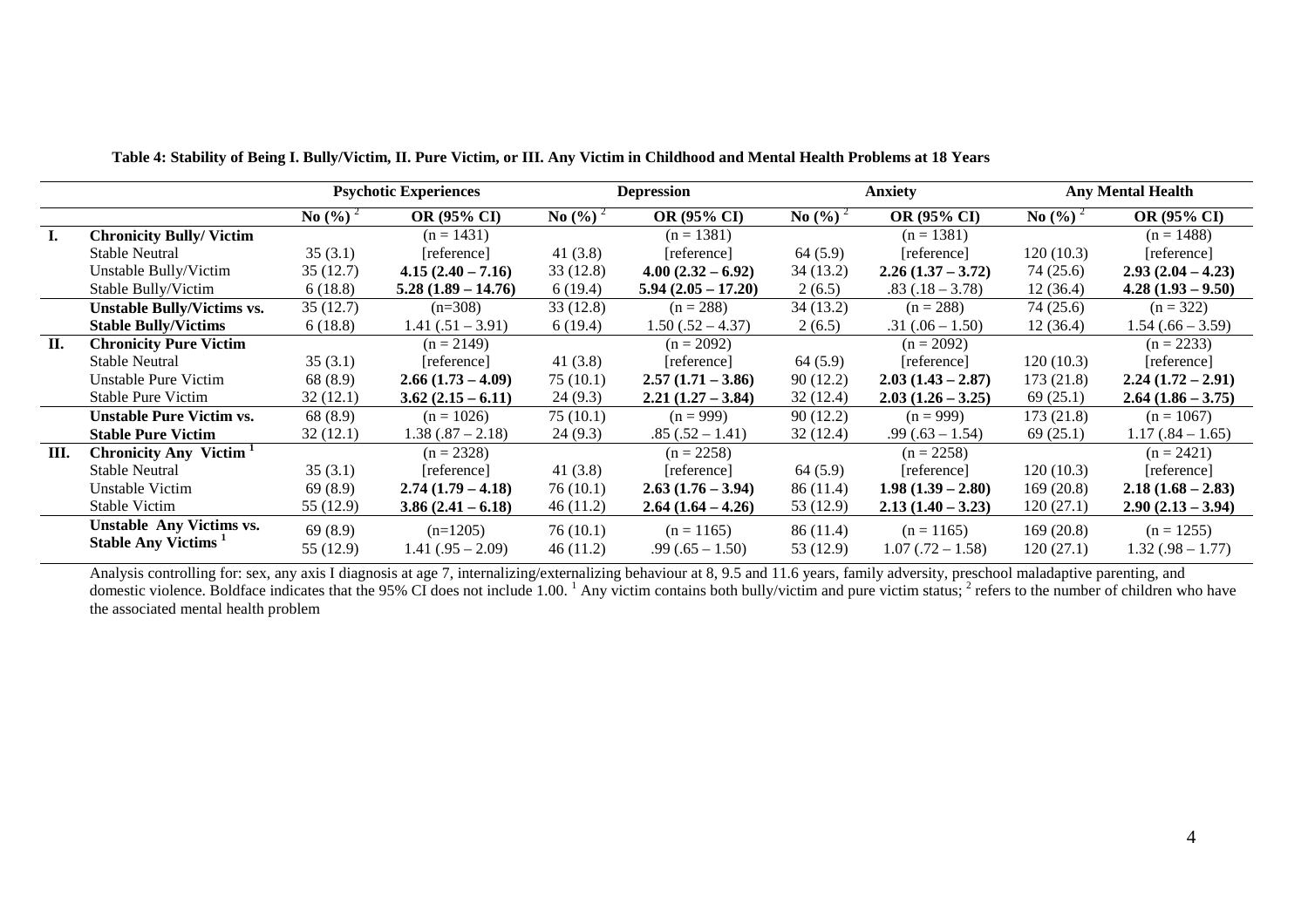# **Online Resource 1: Detailed Listing of Permutations of Changes in Bully/Victimisation Status groups from Primary to Secondary School**

| <b>Bullying Status</b>               | Frequency $(\% )$ |
|--------------------------------------|-------------------|
| <b>Stable Neutral</b>                | 1397 (78.0)       |
| Stable bully/victim                  | 47(2.6)           |
| Neutral turned into bully/victim     | 82 (4.6)          |
| Pure victim turned into bully/victim | 97(5.4)           |
| Pure bully turned into bully/victim  | 7 (.4)            |
| Bully/victim turned into pure victim | 71 (4.0)          |
| Bully/victim turned into pure bully  | 18(1.0)           |
| Bully/victim turned into neutral     | 73(4.1)           |
| Total                                | 1792 (100.0)      |

<sup>1</sup> Total does not include children who were stable pure victims, neutrals turned into pure victim, pure victims turned into neutrals, stable pure bullies, neutrals turned into pure bullies, pure bullies turned into neutrals)